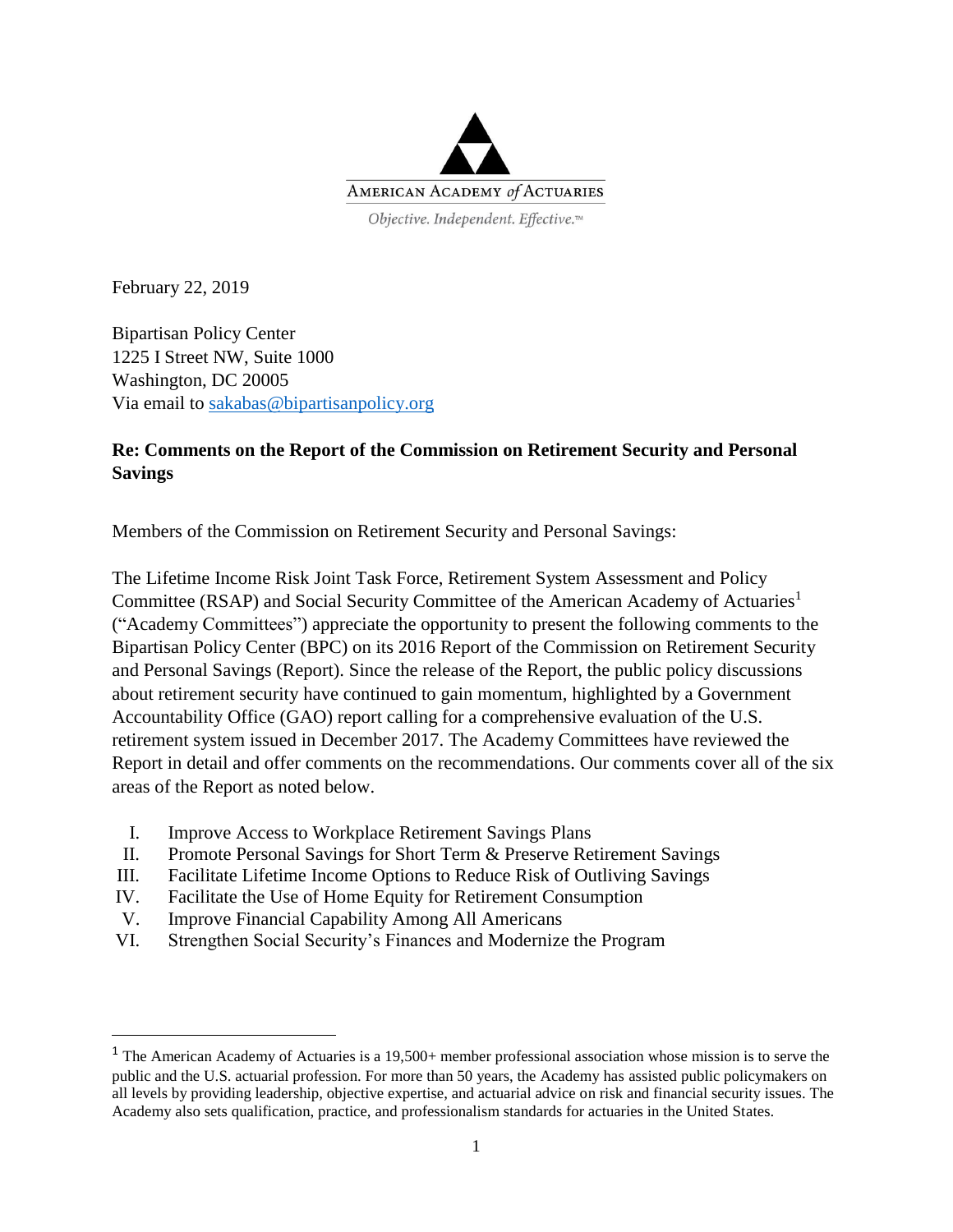The Commission's stated objective to help more individuals take action to address financial risks in retirement is an important one, especially as the U.S. population ages. We have addressed each of the Commission's recommendations below and our comments on each specific recommendation align with each section of the Report. We have also raised additional considerations on several of the issues that were not addressed in the Report. Our comments are intended to provide an independent evaluation and insights regarding the Commission's recommendations.

#### **I. Improve Access to Workplace Retirement Savings Plans**

#### **1. Recommendation: Create Retirement Security Plans to serve any business with fewer than 500 employees.**

An assessment of the proposed Retirement Security Plan construct is provided in the Academy's Retirement for the AGES report in the Appendix.

#### **2. Recommendation: Establish an enhanced, more-flexible, automatic-enrollment contribution safe harbor that would improve access to well-designed workplace retirement savings plans.**

Efforts to improve participation in employer-sponsored plans could considerably improve retirement security for many. In general, the idea of creating a safe harbor that may be more attractive to smaller employers could benefit both employees and employers. Providing smaller employers the ability to use the safe harbor without having to make a contribution should help broaden participation. We appreciate that there may be reasons to reduce the Internal Revenue Code (IRC) Section 402(g) limit in connection with this small employer exception, including a desire for tax revenue neutrality and concerns about nondiscrimination. However, lowering the contribution limit to 40% of the current section  $402(g)$  limit may be unduly punitive and affect employees' ability to save for retirement, especially if they did not get an early start. In addition, a low 402(g) level may cause owners of smaller businesses to save using individual retirement accounts (IRAs) and not adopt plans that cover their employees more broadly.

For an employee earning \$125,000 (the 2019 highly compensated employee (HCE) limit), the proposed \$7,600 limit under §402(g) would only be about 6% of pay (without catch-ups). Under current law, if that same employee worked for an employer that made a 3% matching contribution, he or she could receive a maximum total contribution of \$22,750 (\$19,000 salary deferral plus \$3,750 match), or 18.2% of pay. In terms of limiting the percentage of pay that can be saved, lowering the §402(g) limit will have the greatest impact on the employees whose compensation is in this range (i.e., approximately \$125,000).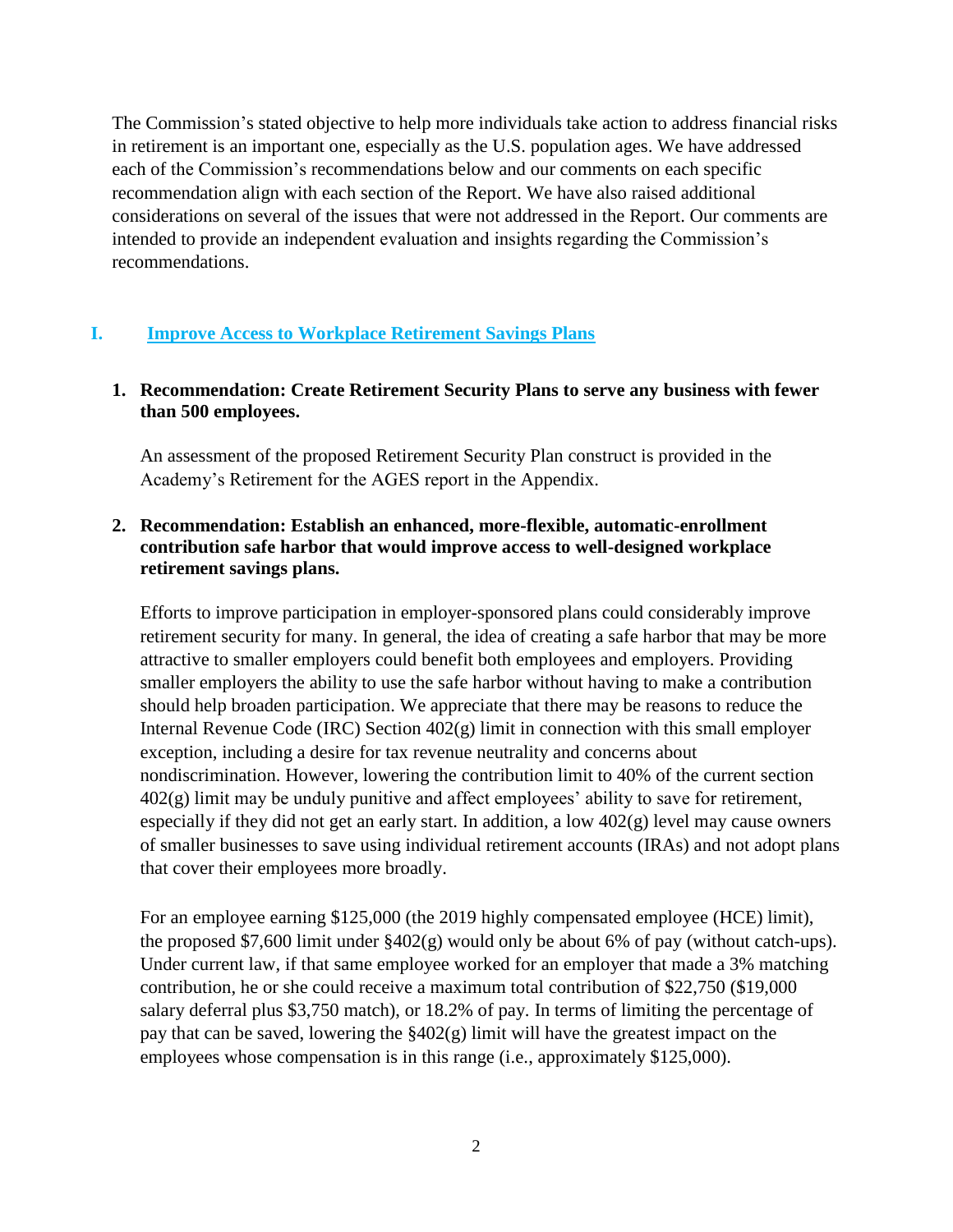#### **3. Recommendation: Enhance the existing myRA program to provide a base coverage for workers who are least likely to have access to a workplace retirement savings plan.**

Since the issuance of the BPC report, the myRA program was terminated by the U.S. Department of Treasury. Contributions are no longer possible as of December 4, 2017. This action would reinforce the importance of making retirement savings programs more accessible and affordable for all individuals.

#### **4. Recommendation: Introduce a nationwide minimum coverage standard to pre-empt a disjointed patchwork of state-by-state regulation.**

A nationwide approach to the creation of coverage rules has some advantages over a patchwork of state-by-state regulations. The current trend in state programs is good for coverage but challenging for employers with operations in multiple states. A nationwide approach would bring consistency to all individuals and simplify compliance for employers with employees in multiple states. A national approach, however, could encounter administrative challenges due to its potential size. The recommendation in the Report would exempt employers with less than 50 employees. While it is difficult to predict how a fully implemented system would work in practice, this exemption may exclude many employers for which the compliance burden would not be significant. If employers are able to simply forward elected (or default) contributions with their payroll taxes to a master Retirement Security Plan, the costs should not be high, even for small employers (although administrative costs need to be considered carefully). Perhaps the nationwide program could start with the 50-employee exemption. As the program develops, consideration could be given to reducing the small employer exemption.

#### **5. Recommendation: Craft policy to encourage plan sponsors to help participants diversify and appropriately allocate their investments.**

A new safe harbor limiting liability for plans that automatically reallocate participants' investments to qualified default investment alternatives (QDIAs), with the option for employees to opt out, would help ensure appropriate diversification and investment risk management for employees who do not actively monitor and manage their savings plan investments.

#### **6. Recommendation: Clarify plan sponsors' ability to establish different default tax treatments to benefit both lower- and higher-earning employees.**

As the Report states, under current tax law, Roth accounts can be more advantageous for some employees than for others. In particular, Roth accounts may offer greater value than tax-deferred vehicles for lower-earning employees who owe little or no income taxes and thus would not benefit significantly from using a tax-deferred plan. Currently, most employers that adopt auto-enrollment use a tax-deferred arrangement for all employees. Employers might be willing to use different default arrangements for different groups of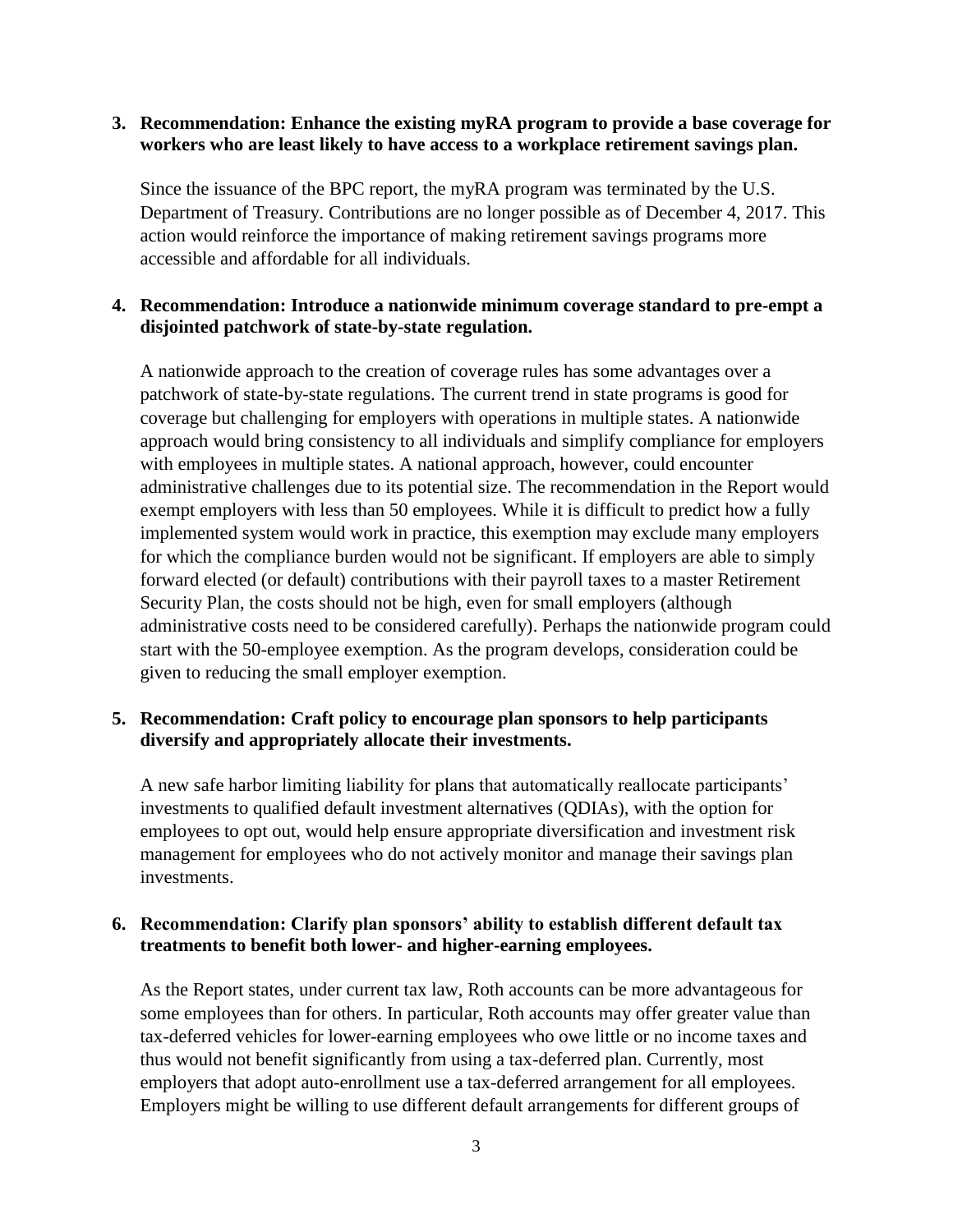employees if they had protection against legal liability in the event an employee later decided that the initial arrangement was not the best choice.

Modifying applicable regulations with a new safe harbor to clarify that employers may establish tax-deferred accounts as a default for some employees and Roth accounts as a default for others could enable plan sponsors to better tailor the account structure to participants' needs. To help encourage employers to pursue this approach, the new safe harbor could limit liability for an employer that automatically enrolls lower earners into Roth savings plans and higher earners into tax-deferred savings plans, as long as participants retain the option to switch.

As part of the proposed new approach, the government could also provide a sample draft notice to employees explaining the differences and advantages/disadvantages between taxdeferred and Roth retirement accounts and how to opt into different treatment if they so choose.

#### **7. Recommendation: Create Lifetime Income Plans as a new, more sustainable retirement-plan design that would be available to multiemployer DB plans to voluntarily adopt.**

Some current multiemployer plans are facing serious funding challenges from which they are unlikely to recover without assistance. In light of this situation, it is necessary to consider alternative plan designs that will provide lifetime income while minimizing the risk of severe underfunding. While the original [composite plan discussion draft](https://edworkforce.house.gov/uploadedfiles/composite_a_xml.pdf) proposed by Rep. John Kline is a good start, there may be areas where it could be improved. The RSAP is developing an  $AGES<sup>2</sup>$  assessment on the composite plan proposal that will highlight the potential strengths and weaknesses of the design and discuss possible alternative approaches.

In addition to multiemployer plans, new plan designs could be explored that focus on providing lifetime income but are less burdensome and less risky to employers. Such plan designs can share the risks of investment and longevity experience between employers and plan participants.

#### **8. Recommendation: Create a private-sector Retirement Security Clearinghouse to help individuals consolidate retirement assets.**

There are advantages to keeping retirement assets in qualified plans, such as ensuring that these savings are used for retirement. One of the issues studied by the ERISA Advisory Council in 2016 was plan-to-plan transfers. In particular, the Council heard testimony that half of participants cashing out of qualified plans would not have done so if it was as easy to roll assets into the plan of their current employer as it was to roll over to an IRA or to cash

 $\overline{a}$ 

<sup>&</sup>lt;sup>2</sup> The Retirement for the AGES initiative provides assessments of retirement policy proposals or systems based on the concepts of Alignment, Governance, Efficiency and Sustainability.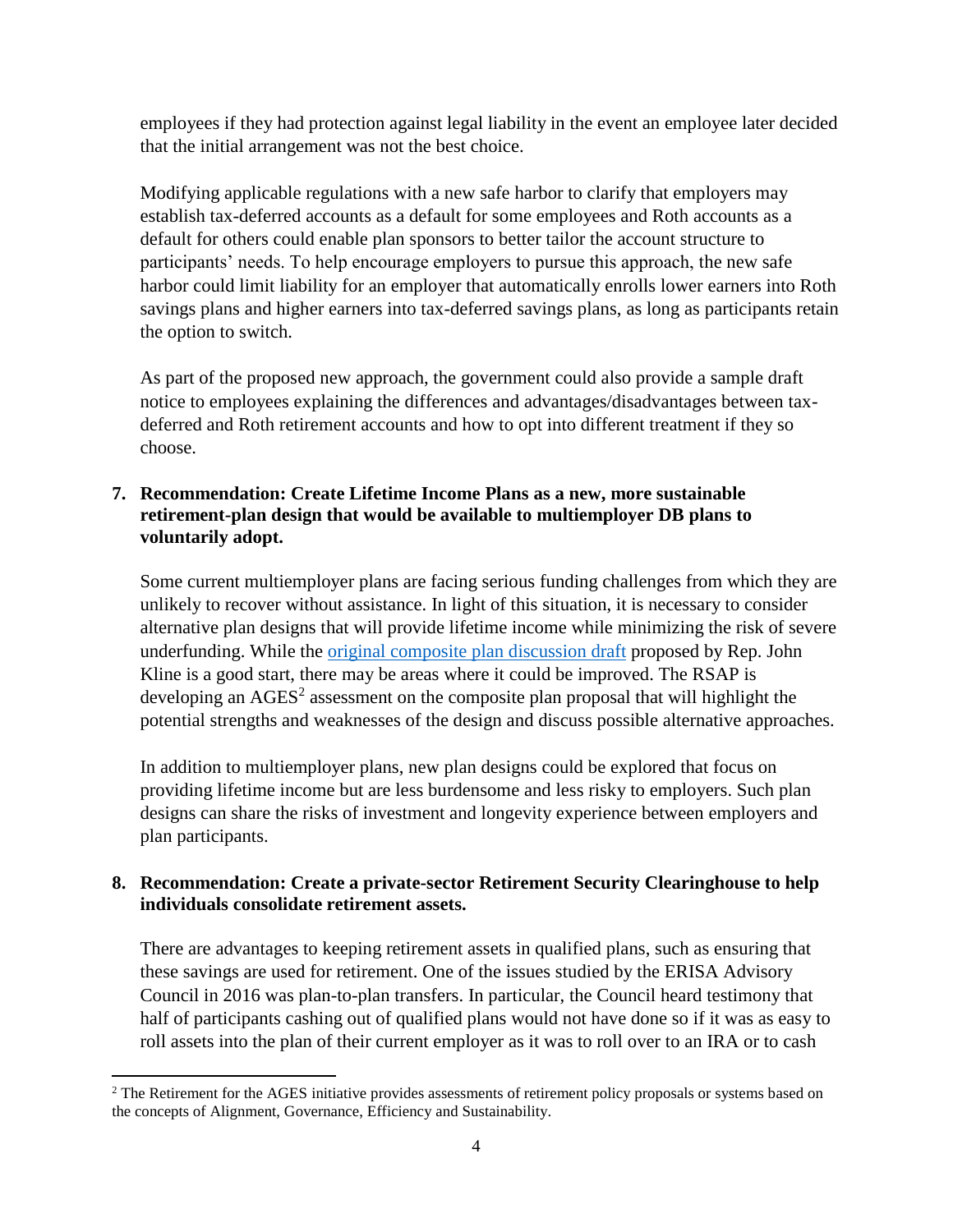out. The Council recommended providing both plan sponsor and participant education on the topic and provided sample drafts.

Certain factors that make plan-to-plan transfers complex to administer (whether within or outside of a clearinghouse context) would need to be addressed, including outstanding plan loans, company stock, and other proprietary investment options.

#### **9. Recommendation: Establish new limits on company stock in DC plans to help protect employees from potentially catastrophic investment risk.**

As stated in the Report, while the use of company stock in defined contribution (DC) plans has declined as a result of company failures and stock-drop litigation, establishing specific new limits on company stock in DC plans would help protect employees from potentially catastrophic investment risk. While good communications practices currently include discussing the risks of investments in company stock, the proposed requirement of an annual affirmative election to continue contributions to company stock funds is likely to result in further consideration by the employee.

Some companies may prefer to offer stock in their retirement plans to provide employees with a greater incentive to work toward the success of the company, or to help certain key employees meet stock ownership requirements. However, these objectives need to be balanced against the risk that concentrated stock ownership presents to the employee. The proposal to automatically reinvest company stock funds in a QDIA unless the participant selects a different investment option, if the company stock in a retirement account exceeds 25% of the account balance (or other agreed upon limit), would help limit employee risk. Such legislation or regulations would need to specify when and how the 25% limit is calculated, because account balances fluctuate on a daily basis. A specific rule like this could help protect employers from potential litigation as well as protect employees from excessive investment risk. We also note that there is a 10% limit for defined benefit (DB) plans that invest in employer stock, which suggests that a threshold lower than 25% might be appropriate in this context.

#### **10. Recommendation: Change Congressional budget estimation rules to use a more accurate, long-term approach for evaluating retirement tax expenditures.**

Retirement plans generally have an accumulation phase that lasts for several decades during employees' working careers, and then a payout phase during their retirements. The Report appropriately points out that a 10-year projection period used to determine the impact of tax expenditures is problematic for these plans. The 10-year scoring window puts excessive weight on the impact of tax policies during the accumulation phase, and underweights the impact on the payout phase, which can have consequences for long-term tax policy decisions. A long-term approach that considers the present value of cash flows outside of the 10-year window would more accurately reflect the true impact of tax expenditures. For additional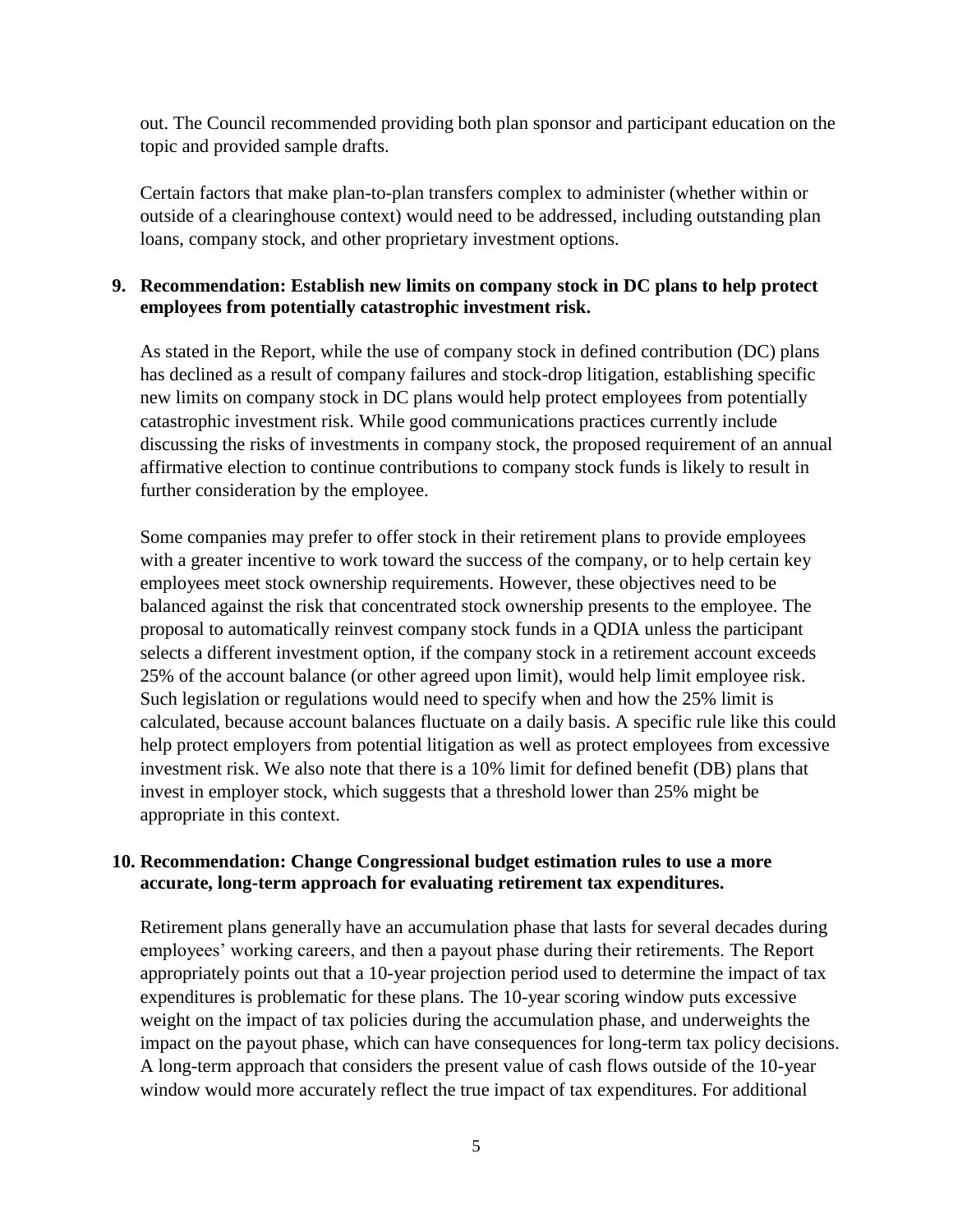commentary on this issue, see *The Role of Tax Policy in Promoting Retirement Security*, the Academy's December 2017 issue brief on the connection between tax policy and retirement security. $3$ 

#### **11. Recommendation: Promote well-designed workplace retirement savings plans by increasing the new-plan-startup tax credit for employers and offering a new tax credit for employers that add auto-enrollment.**

Encouraging small employers to set up and maintain retirement saving plans is consistent with the objective to increase retirement savings plan coverage in America. Adding an incentive to provide auto enrollment to new and existing plans would further that objective.

#### **12. Recommendation: Change the present Saver's Credit into a refundable Starter Saver's Match to provide better incentives for younger savers.**

The proposed Starter Saver's Match (a dollar-for-dollar match up to \$500 for single filers and \$1,000 for joint filers for people age 18 to 35, phasing out between earnings of \$25,000 and \$30,000 for single filers and \$50,000 and \$60,000 for joint filers) would serve as a strong incentive for saving, targeted directly at those with lower incomes and savings rates who could benefit most from the tax expenditure. The current Saver's Credit only benefits those people who have tax liabilities, and people at these earnings levels may not receive any benefit from the tax credit. Thus, providing the credit as a match would make it a more robust savings incentive to the intended group.

#### **13. Recommendation: Establish an overall limit on the total assets an individual can hold in tax-advantaged savings accounts to reduce taxpayer subsidies to wealthy Americans.**

Most of the recommendations in the Report are designed to increase access to retirement savings programs, not limit it. This recommendation is different because it is designed to limit the largest tax-advantaged savings accounts in order to reduce taxpayer subsidies to wealthy Americans. According to the GAO study cited, there are only 1,105 taxpayers with IRAs over \$10 million, although the study did not include accounts in  $401(k)$  and  $403(b)$ plans. While a \$10 million qualified plan account would be unusual, it is not impossible in situations where the DC plan is the only retirement plan for an employee's career. Before proceeding with the recommendation, it would be helpful to conduct a more complete study and quantify the amount of the proposed reduction in taxpayer subsidies over a long-term period (e.g., beyond a typical ten-year budget window). We also note that because account balances can decline with poor investment performance, any legislation or regulation would need to address how to handle such fluctuations.

 $\overline{\phantom{a}}$ 

<sup>3</sup> [http://www.actuary.org/content/role-tax-policy-promoting-retirement-security.](http://www.actuary.org/content/role-tax-policy-promoting-retirement-security)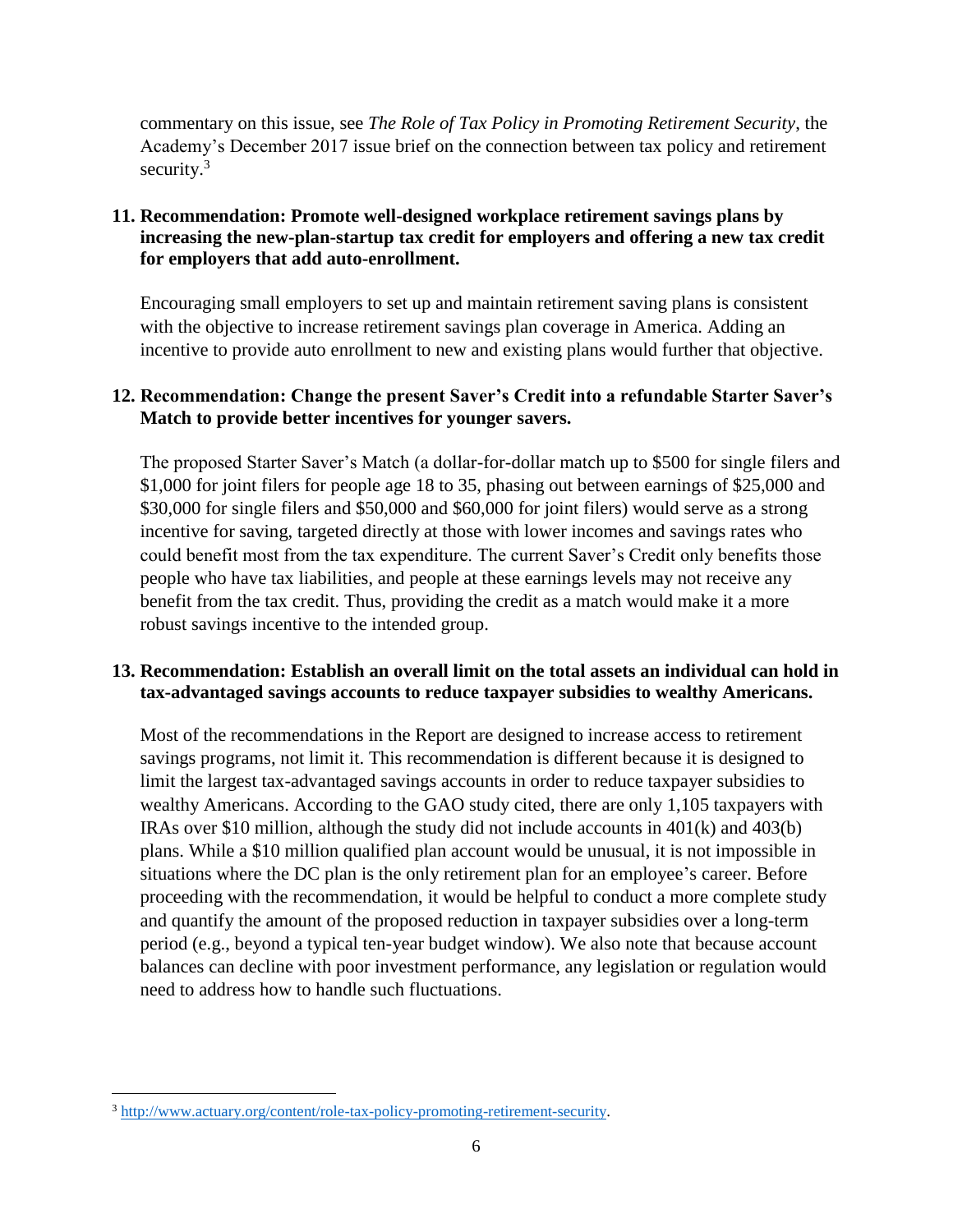#### **14. Recommendation: End the "stretch" IRA estate planning loophole.**

Stretching out the payments from tax-deferred accounts for generations after the death of the original owner can be seen as a tax expenditure without sufficient merit. However, there are many retirees who have an ongoing obligation to support family or friends (other than spouses and disabled beneficiaries) in retirement. Requiring that the full amounts be distributed over five years would result in taxable income to the beneficiary during that period. This could impact the wellbeing of the individuals depending on these funds, because the funds would no longer be invested on a tax-deferred basis and would not be expected to last as long. Alternatively, the five-year payout as suggested could be changed to an option of either a full distribution over five years or an annual distribution (commencing in the year of death) over the remaining life expectancy of the owner prior to death.

#### **15. Recommendation: Exempt small DC-plan and IRA balances from Required Minimum Distribution (RMD) rules, thereby simplifying requirements for many individuals.**

This recommendation is likely to address the objectives of both simplification and improving retirement security. Many resource-constrained retirees might prefer to hold on to their investments as long as possible, possibly for emergency purposes.

In addition, consideration could be given to increasing the RMD age from 70½ and allowing IRA contributions after 70½. Alternatively, the RMD rates could be indexed to keep pace with changing life expectancy. These rates have been in the law since ERISA was enacted in 1974 and have never been updated. Increased life expectancy and a trend of employees working longer, as well as efforts to encourage employees to delay their Social Security commencement ages, are all consistent with increasing the RMD age and allowing IRA contributions after age 70½.

#### **16. Recommendation: Exclude modest retirement-account balances from asset tests to remove disincentives to saving for lower-income Americans.**

The recommendation to exclude modest retirement-account balances from asset tests could make retirement savings possible for some low-income individuals for whom this is not currently possible. The exemption from asset tests for Supplemental Security Income (SSI) and Medicaid for savings accounts established for certain people with disabilities under the ABLE Act<sup>4</sup> would form a basis for an exemption for savings in existing retirement accounts from assets for SSI, Medicaid, and other similar public programs.

 $\overline{\phantom{a}}$ 

<sup>4</sup> Achieving a Better Life Experience Act.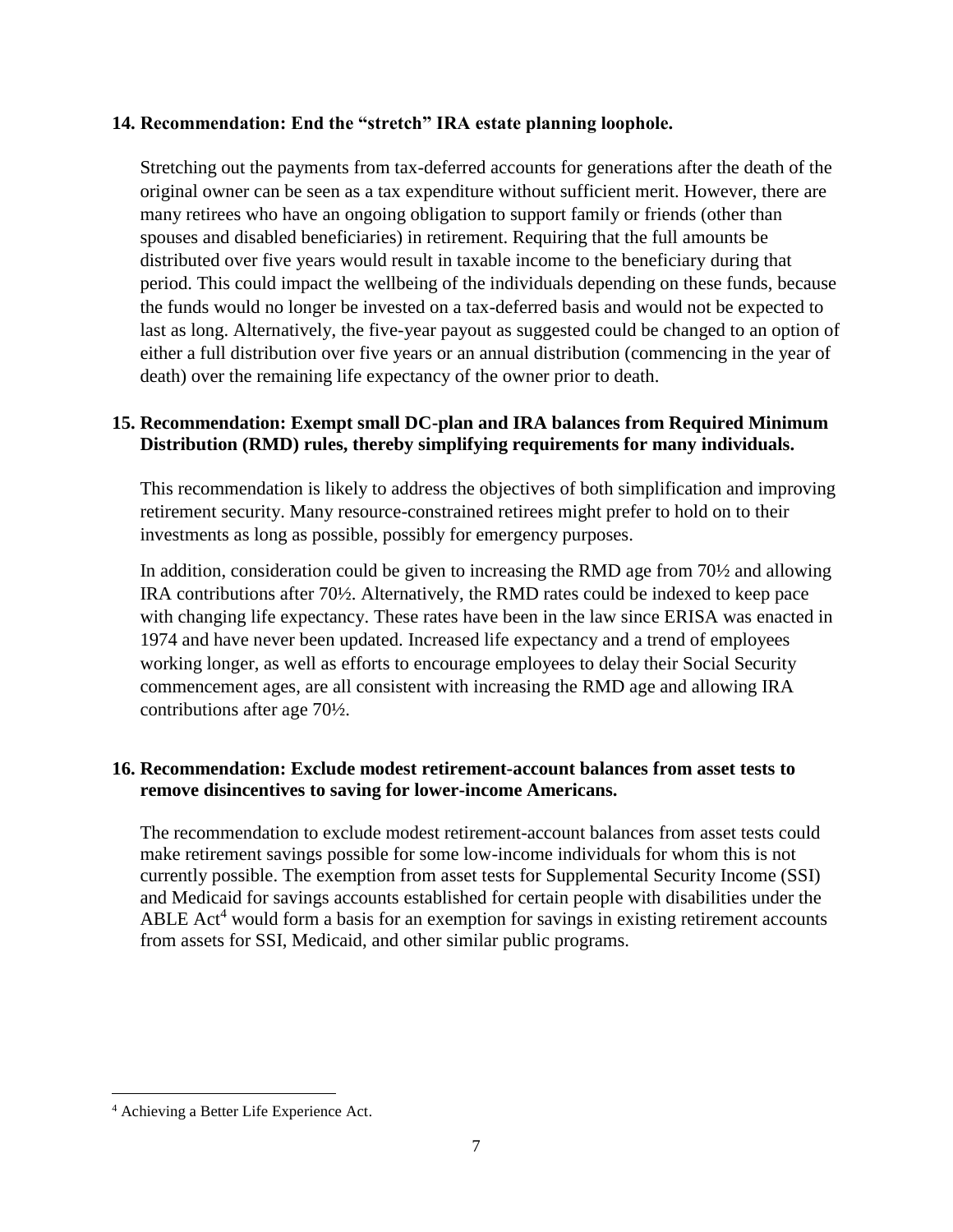#### **Other Considerations:**

#### **1. Leakage:**

The current retirement system in the U.S. allows individuals to use qualified account benefits well before retirement age (resulting in retirement savings leakage). The current 10% excise tax (plus income tax) may not be a sufficient deterrent to this benefit leakage. For some individuals, retirement plan savings may be the only source of emergency funds. The BPC Retirement Security and Personal Savings Report recommends an approach to employer-sponsored savings programs that create accounts that would be accessible for shorter-term needs.

Thought could be given to additional ways to minimize leakage while balancing the need to provide retirement income with other financial needs. Ways to further discourage leakage include greater restrictions on use of retirement funds prior to retirement or higher excise taxes. More innovative approaches could be considered, such as requiring that the excise tax be set aside in an account or prohibiting the full distribution of the account so that some of the assets cannot be accessed until retirement age, thus remaining as part of the individual's retirement nest egg.

#### **2. Greater coordination of tax-advantaged savings for various purposes:**

There is the need for financial wellness coordination, including comprehensive planning around health and retirement programs. There are multiple retirement savings vehicles to which an employee can potentially contribute, including employer-based retirement plans and IRAs. In addition, employees can contribute to Health Savings Accounts (HSAs) to cover medical costs during both active employment and retirement. These vehicles can sometimes "compete" with other savings vehicles, such as 529 college savings plans, or with an employee's need to pay down debt. Greater coordination and flexibility among these vehicles (e.g., coordinating savings limits across various types of plan, and permitting the transfer of excess funds from one type of plan to another) may be beneficial.

#### **3. Benefits of a comprehensive retirement policy in the U.S.**

The U.S. retirement landscape has developed over the years and is a patchwork of programs that are not well-coordinated and that fall under the jurisdiction of multiple entities. The development of a comprehensive national retirement policy based on principles could lead to improved retirement security for all Americans. The policy should balance the interests of all stakeholders and assign responsibilities where they can best be assumed. Based on those principles, thought can be given to potential legislative and other changes needed.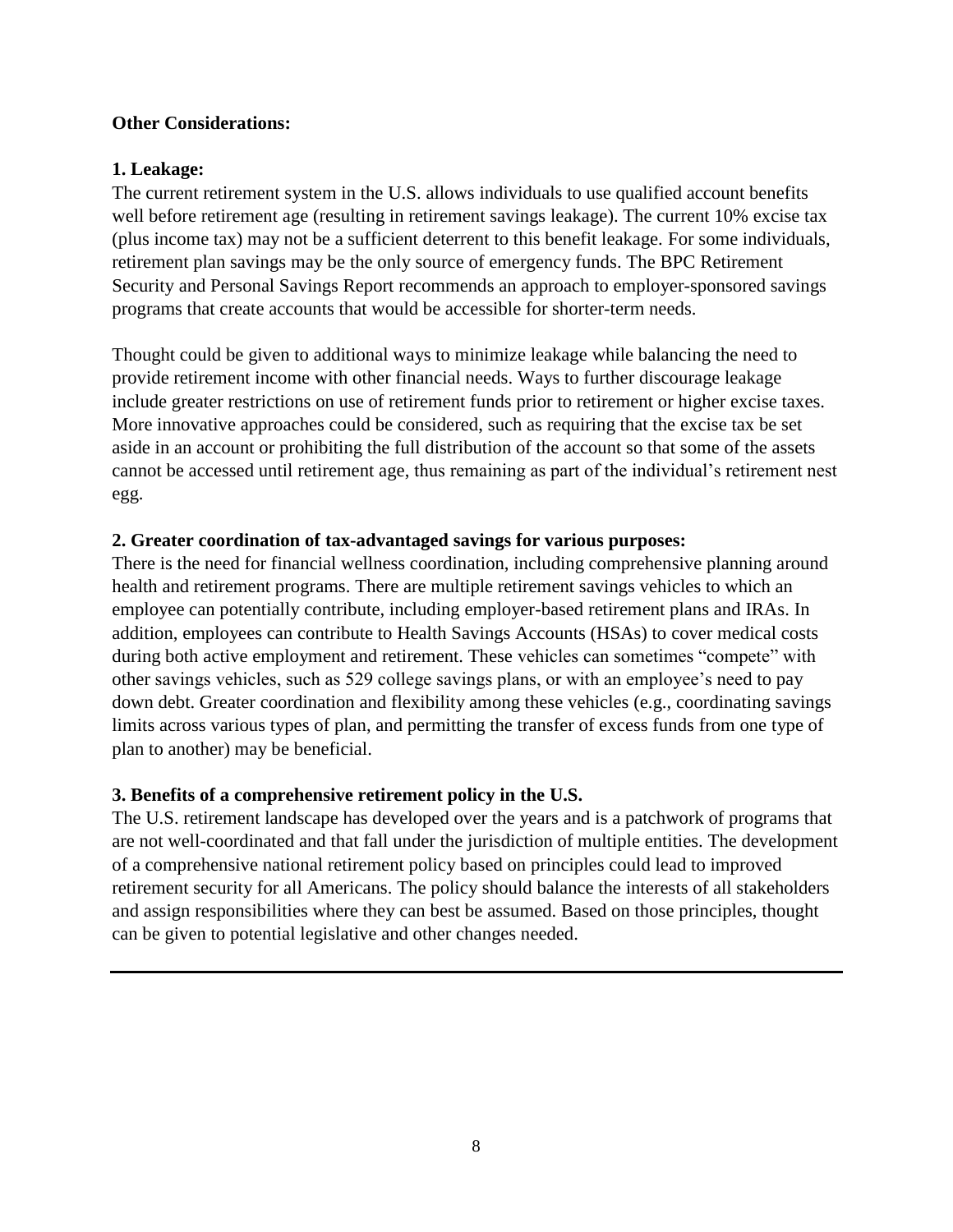#### **II. Promote Personal Savings for Short-Term & Preserve Retirement Savings**

#### **1. Recommendation: Introduce new regulations to harmonize early-withdrawal rules for IRAs and 401(k)-type plans.**

The proposal to harmonize early withdrawal rules would hold IRAs to the higher early distribution standards applied to DC plans and subject the distributions to the 10% excise tax penalty. The proposal also calls for IRAs to permit self-certification for immediate and heavy need. Consistency would simplify the rules and reduce confusion. In addition, discouraging early distributions and adding earlier reentry would be consistent with the objectives of retirement savings vehicles. Another area in need of potential alignment is the early retirement eligibility differences between qualified plans and IRAs (qualified plans can allow withdrawals without penalty as early as age 55 versus 59½ for IRAs). In general, greater consistency for when retirement funds can be accessed can help simplify important retirement decisions.

#### **2. Recommendation: Simplify the process for transferring retirement savings from plan to plan.**

As was noted in Recommendation 8 of Part I, there are significant advantages to keeping retirement assets in qualified plans. For more on this, we recommend the BPC review the 2014, 2015, and 2016 reports from the ERISA Advisory Council.

The recommendation for account balances under \$1,000 would help address some of the challenges of maintaining small balances. Under the current mandatory cash-out rules, small balances rolled over into an automatic IRA can be invested in funds that earn very little return and may be eroded by fees that exceed the returns. According to a 2014 report from the Government Accountability Office (GAO), *Greater Protections Needed for Forced Transfers and Inactive Accounts*, the balance of a \$1,000 "forced transfer IRA" could be projected to decrease to \$0 over a period between nine and 29 years due to fees in excess of returns.

#### **3. Recommendation: Make technical adjustments to enable transfers and rollovers from all 457 plans.**

In general, unifying the rules, where practical, for the "alphabet soup" of defined contribution retirement plans could help reduce confusion among employees and facilitate better decision making. Care should be taken, however, with respect to transfer and rollover provisions for nongovernmental 457 plans. These programs are often used as deferred compensation plans for highly compensated employees, and are not held in qualified trusts. Rollovers between qualified and non-qualified plans would involve an additional level of complexity, and the public policy implications (i.e., the impact on individuals at various income levels) would need to be considered.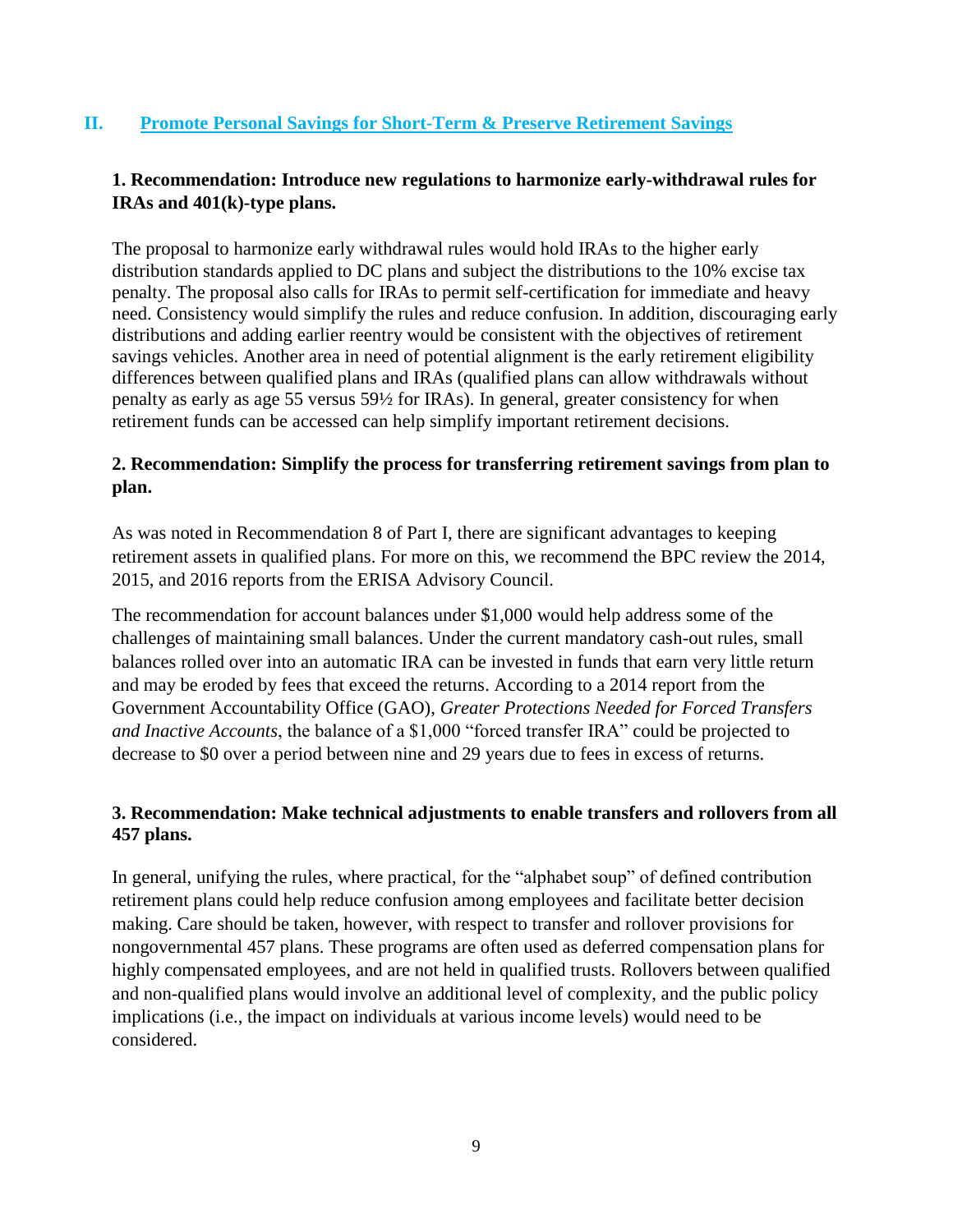#### **4. Recommendation: Clear barriers to automatic enrollment in multiple savings accounts.**

This proposal would provide employers the opportunity to automatically set up multiple types of savings accounts for their employees. The suggestion is to allow employers to set up both qualified retirement savings accounts that would be tax-deferred, and also short-term savings accounts for more of an emergency fund that would not receive any tax benefits but would be available to employees at any time. This approach could encourage employees to build an emergency fund and help avoid the need for hardship withdrawals from retirement plans. It would, however, raise questions about what the appropriate level of savings would be for an emergency fund and how the employer would make sure the employee had access to their funds, particularly if they were placed in a bank where the employee doesn't otherwise have an ongoing relationship.

Creating emergency funds that remove the temptation or need to take early withdrawals/loans from tax-favored retirement savings accounts would help ensure that money that is intended to provide retirement income is actually available for this purpose. Financial wellness is a growing trend with employers and this proposal is consistent with that effort.

#### **Other Considerations**

#### **1. Reduce variations and align DC plan options:**

There are multiple types of qualified defined contribution plans that exist today—e.g., 401(a), 401(k), 403(b), and 457 plans, and Simplified Employer Plans (SEPs), etc. These differences and variations complicate understanding for those who may participate in multiple plans as well as employers and administrators. Reducing the number of variations and aligning the remaining options would simplify compliance and communication.

#### **2. Include the emergency fund within a qualified DC plan:**

An additional idea for reducing leakage is to allow the emergency fund concept discussed in #4 above to be included in a qualified defined contribution plan. A participant could elect to maintain an emergency account that offers full access (with no penalty) and is maintained at a specified level. Once that level is reached—e.g., six months of pay, or a stated dollar amount then employee contributions would go to the traditional retirement account. If the emergency funds are accessed, employee money would be redirected until the emergency fund is once again at the targeted amount. Restrictions could be set such that all employer contributions would go to the retirement portion and only employee contributions greater than the match could be available in the emergency fund.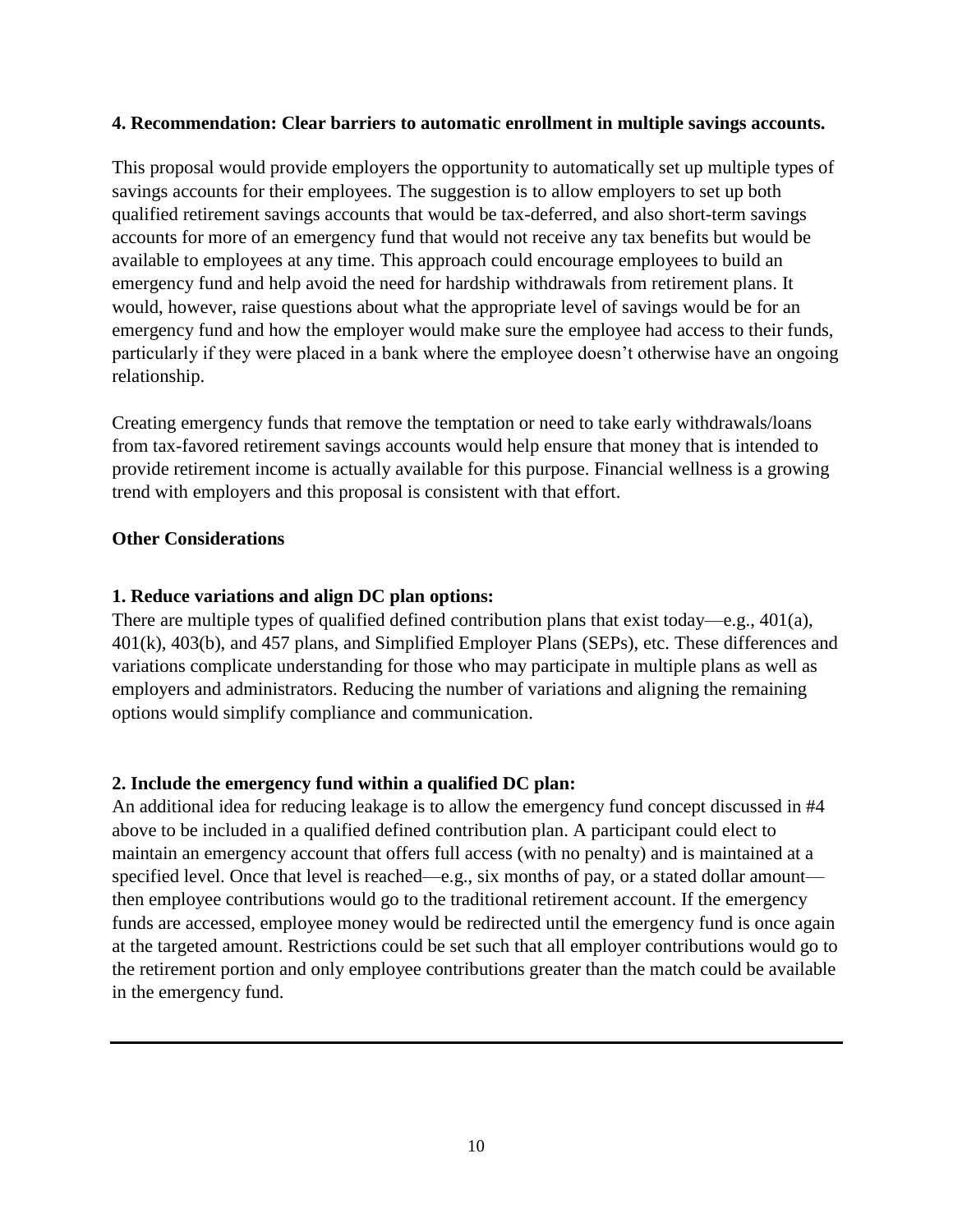#### **III. Facilitating Lifetime-Income Options to Reduce the Risk of Outliving Savings**

#### **1. Recommendation: Encourage plan sponsors in general to integrate easy-to-use, sophisticated lifetime-income features.**

Creating safe harbors that eliminate plan sponsor fiduciary concerns would reduce barriers to including lifetime income options within DC plans. Additionally, there would be value in a safe harbor that would create convenient access to a platform for the purchase of attractively priced annuities via an IRA rollover. This platform could be designed in a relatively easy-touse manner that does not require sophisticated decision-making.

The additional BPC recommendation that the QDIA approach be extended to lifetime income appears to be worth pursuing as evidenced by of the success of QDIAs in the asset accumulation phase. This approach may not be as simple for lifetime income purposes because of the varying income option possibilities and the varying needs of participants.

#### **2. Recommendation: Implement specific policy changes that would enable more plans to offer automatic installment purchases (i.e., laddering) of guaranteed lifetime-income products.**

This recommendation is an extension of Recommendation 1, insofar as it specifies laddering and identifies the types of acceptable lifetime income approaches. Because of the irrevocable nature of an insured lifetime income option, an active-choice approach might be used in lieu of an opt-out approach. Provisions related to vesting and portability of lifetime income products should be taken into consideration when developing specific policy changes for enabling automatic installment purchases by active participants. Portability challenges include changes in insurance providers, record-keepers, service providers, plan asset custodians, and plan offerings. The additional recommendation for a safe harbor for nonguaranteed lifetime income withdrawal programs that complement the guaranteed options may be a way to address the varying needs of participants.

#### **3. Recommendation: Implement specific policy changes to promote active-choice methods of selection among retirement-income features.**

An active-choice approach to lifetime income choices would force some engagement in the option-selection process and thereby may help to educate the participant. The extra layer of involvement by the participant could add significant value to complex decision-making. Many retirees do not have outside financial advice and may have difficulty with plan explanation materials and the interpretation of their implications. This gap may require some educational support within the plan from an unbiased adviser with respect to the pros and cons of alternative approaches, especially with respect to options that have irrevocable provisions. A safe harbor that recognizes such an adviser—one who provides one-on-one guidance to retirees beyond simply explaining the plan options and protects the plan sponsor from subsequent challenges—could encourage more employers to offer this support within the plan.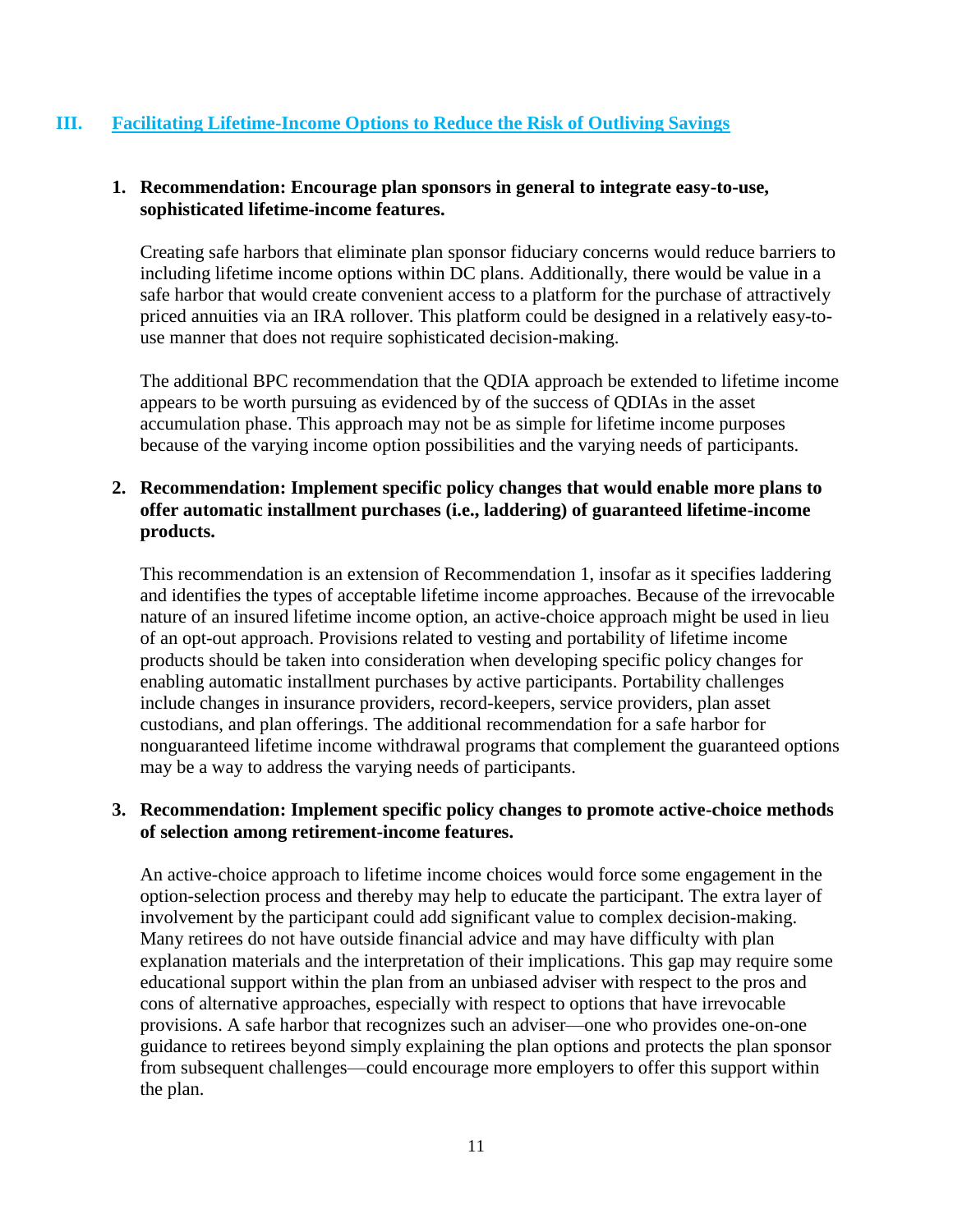#### **4. Recommendation: Encourage plan sponsors to offer information and features designed to lessen the risk that workers will claim Social Security benefits early.**

As the Report states, early claiming of Social Security can work to the disadvantage of the recipient and spouse; however, we recognize that there is not a single right answer due to individual situations and financial market circumstances. The educational material could be more effective if it recognizes differences due to annuitant health, other income sources, dual Social Security eligibility, and other factors. Providing a safe harbor, with guidance and constraints, for the plan to provide educational material and tools to quantify the impact could be helpful. Another option may be to have employers recommend participants utilize standardized material that could be available from the Social Security Administration, the Consumer Financial Protection Bureau (CFPB), and the Department of Labor (DOL).

#### **5. Recommendation: Develop new guidance and rules to encourage plan sponsors to better engage participants in decisions about lifetime income.**

Education is needed to help participants better understand longevity risk and the value of their current and potential account balance in lifetime income terms. Many plans provide this information through website tools, and some include it in participant statements. One example of another web-based tool is the Actuaries Longevity Illustrator, created jointly by the American Academy of Actuaries and the Society of Actuaries. The easy-to-use tool can be found at [longevityillustrator.org.](http://longevityillustrator.org/) Guidance from the DOL on acceptable approaches and examples would be helpful to achieve some degree of consistency across all plans.

An alternative would be to leave the choice of assumptions to record-keepers or third-party administrator (TPAs), although with some outside limits. Such guidance could be in the form of safe harbors to eliminate employer fiduciary risk that could result from outcomes less than projected. As the Report mentions, a range of outcomes would be appropriate for better decision-making. Also, the information could be layered from broad to detailed, so that participants can choose the degree of information they wish to consider. A plan could refer participants to a calculator on the DOL website that has sufficient flexibility to ensure that it can produce results appropriate for different participant circumstances and economic climates.

#### **6. Recommendation: Clarify the role of the plan sponsor in assessing the financial strength of insurance carriers when selecting in-plan annuities.**

With respect to the choice of insurers, changing from requiring a certain process to satisfying some clear objective criteria may remove some of the roadblocks to sponsors offering in-plan annuities. An approach that primarily relies on external measures—such as, but not limited to, requiring a specified level of rating from two rating agencies or choosing insurers from a list of qualified companies maintained by the DOL or Treasury—would reduce the concerns of plan sponsors. This approach could broaden the number of acceptable insurers, because in the absence of guidance, plan sponsors may feel obligated to only consider a small number of providers with the highest possible rating. The simplification of insurer choice would allow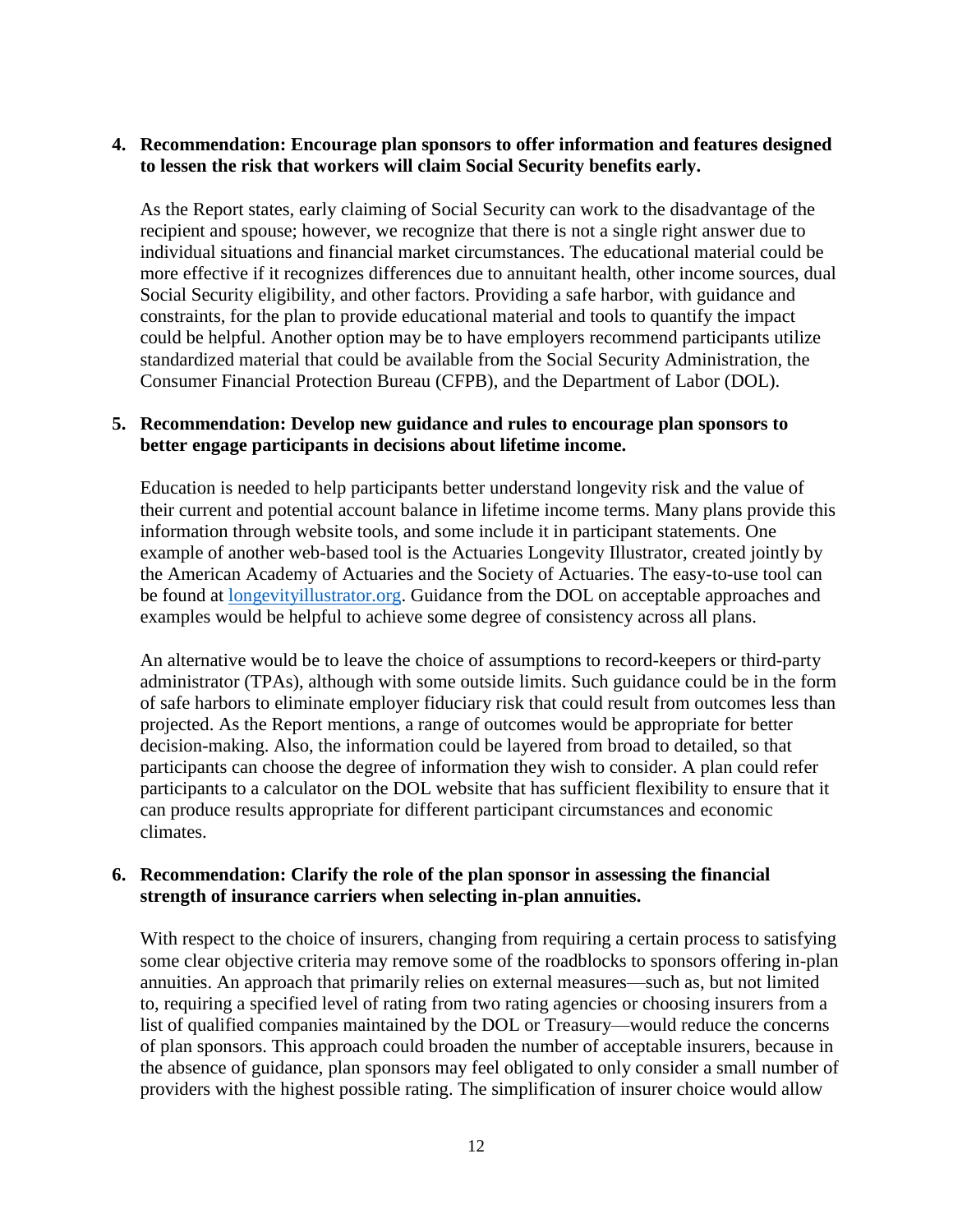the plan sponsor to focus on benefit design and pricing. The process should be evaluated in light of the DOL Fiduciary Rule (subject to its final form, if implemented).

#### **7. Recommendation: Allow participants aged 55 and older to initiate in-service rollovers for the purchase of annuities that begin making payments later in life, and improve the portability of in-plan annuity contracts.**

Access to lifetime income options could be enhanced through less restrictive in-service rollover rules. Although having in-plan lifetime income options is efficient due to institutional pricing and a captive pool of participants, greater access to alternative annuity purchase solutions other than those available under current law could be achieved with a more flexible allowance for rollovers. This may allow for more attractively priced lifetime income options beginning as early as age 55. The rollover approach may be more attractive for some males due to sex-distinct pricing, but in other cases the in-plan pricing may be more attractive due to different pricing assumptions resulting from the dynamics of a group participant base. Also, facilitating the purchase of lifetime income over time and from an early enough age should make lifetime income planning more thorough and the purchase decision-making easier, and mitigate purchase timing risk. This approach also eliminates employer fiduciary concerns if done through an IRA with no employer involvement.

While easing the rollover restrictions could facilitate the purchase of QLACs, it could also pave the way for the use of annuities with Guaranteed Lifetime Withdrawal Benefits (GLWBs). Allowing rollovers of in-plan annuities while an active participant under certain conditions could lower a barrier to offering in-plan annuities.

#### **8. Recommendation: Allow DB plans to offer additional lifetime-income distribution options in order to provide employees with more flexibility and discourage lump-sum distributions.**

We agree that the all-or-nothing choice faced by many DB participants likely contributes to participants electing lump sums, when available. Recent Treasury guidance is intended to facilitate partial annuitization, which is a concept mentioned in the Report. Extending the availability of QLACs to DB plans may make participants more receptive to partial lifetime income solutions that focus on longevity risk. If participants had a level income, a deferred start income, and a lump sum all available to combine, they could structure an approach that could meet their specific needs. For example, a participant could receive a reduced income to age 80, at which time it would increase. This would be helpful for a retiree concerned with the added expenses of health care and long-term care in the later years of retirement. Another approach would be to use a portion of the benefit value (for example 25%) to purchase a QLAC. The remainder of the benefit could be paid out in a lump sum to be used to facilitate a withdrawal program that provides income up to the point that the QLAC is payable.

Pension Benefit Guaranty Corporation (PBGC) premiums can be a deterrent to plan sponsors keeping retirees inside plans, and the Report's proposal to prorate the per-participant PBGC premiums for participants who partially annuitize would help to mitigate that problem.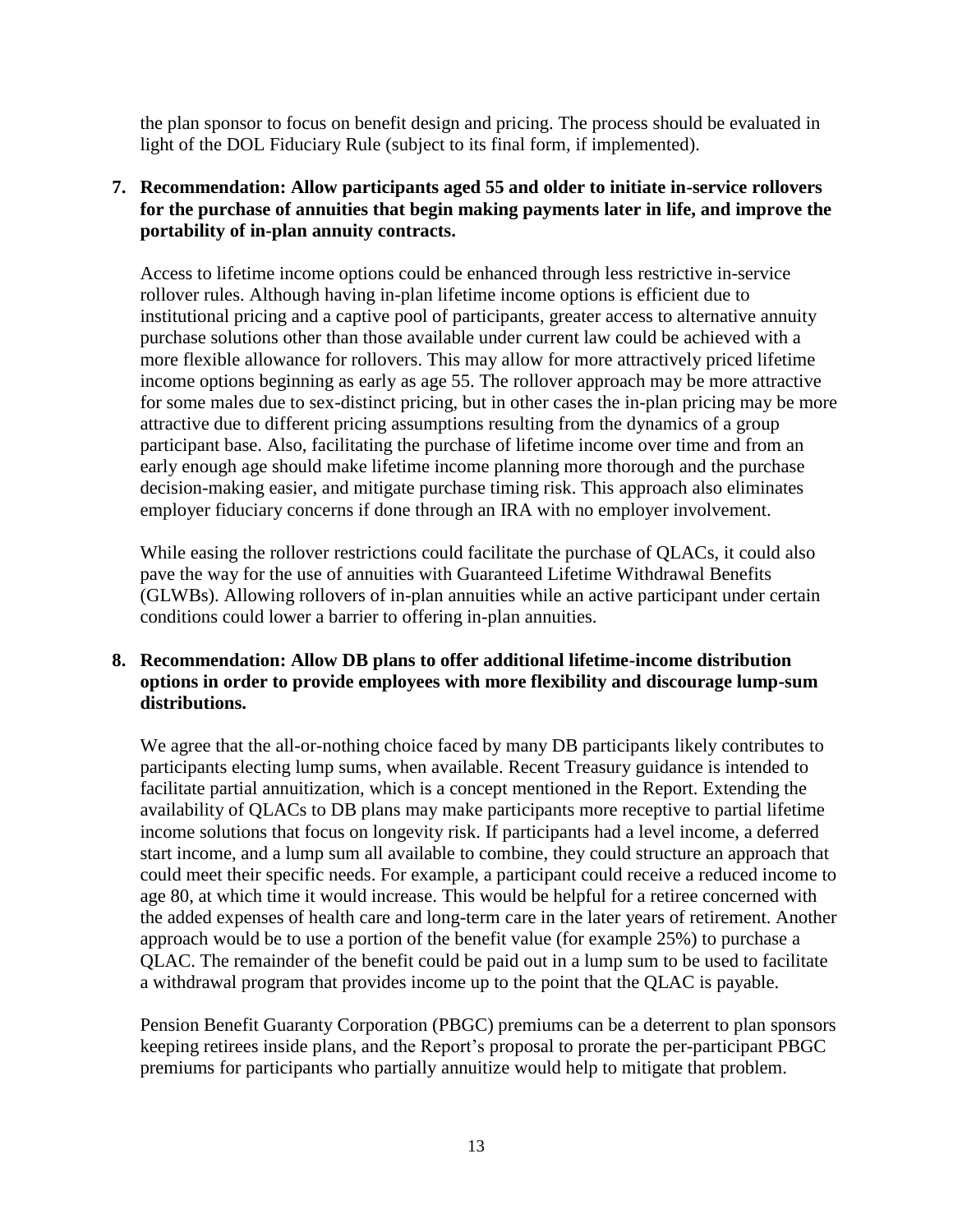However, potential changes to the structure of PBGC premiums may raise complex issues that are beyond the scope of this analysis.

#### **9. Recommendation: Improve work incentives by allowing qualified retirement plans to align plan retirement ages with Social Security.**

The recommendation to allow the plan retirement age to equal that of Social Security's full retirement age rather than be capped at 65 adds consistency for the participant and could encourage later retirements. See *Rethinking Normal Retirement Age for Pension Plans*, the Academy's March 2013 issue brief regarding this topic.<sup>5</sup>

#### **Other Considerations:**

 $\overline{a}$ 

#### **1. Provide sample educational material**

Several items above indicate the need for education. While record-keepers can develop appropriate materials with proper safe harbors, it might be helpful if the DOL provided sample material that could be used for plans for which development of their own material is not practical, perhaps because of plan size.

#### **2. Provide tax incentive to elect lifetime income**

Although there is a tax-deferral advantage, currently there is no overt tax reduction incentive for DB plan participants to elect a form of payment that provides lifetime income and for DC plan participants to purchase a lifetime income option. Participants might be more likely to make choices that will provide them with lifetime income when an option is available if there were a tax incentive to do so.

#### **3. Encourage plan designs that are less risky and burdensome to employers**

Encourage new plan designs that focus on providing lifetime income but are less burdensome and less risky to employers. Such plan designs can share the risks of investment and longevity experience between employers and plan participants. The Commission's focus on multiemployer composite plans is an example of such an arrangement.

#### **4. Create possibility for Open Defined Contribution Retiree Multiple Employer Plans**

Another approach would be to create the possibility for Open Defined Contribution Retiree Multiple Employer Plans, which would provide access to lifetime income purchases while relieving the original DC plan of the burden of managing income purchases. This is described in a Sept. 1, 2016, letter from the Academy to the Senate Special Committee on Aging.<sup>6</sup>

Many of the issues discussed above are also addressed in *401(k) Plans: DOL Could Take Steps to Improve Retirement Income Options for Plan Participants*, GAO Report to Congressional Requesters, August 2016. The Commission may want to consider some of the ideas as outlined in that report.

<sup>&</sup>lt;sup>5</sup> [http://www.actuary.org/files/Normal-Retirement-Age\\_Issue-Brief\\_March\\_2013.pdf.](http://www.actuary.org/files/Normal-Retirement-Age_Issue-Brief_March_2013.pdf)

<sup>6</sup> http://www.actuary.org/files/publications/Open\_MEPS\_Letter\_to\_Collins\_09012016.pdf.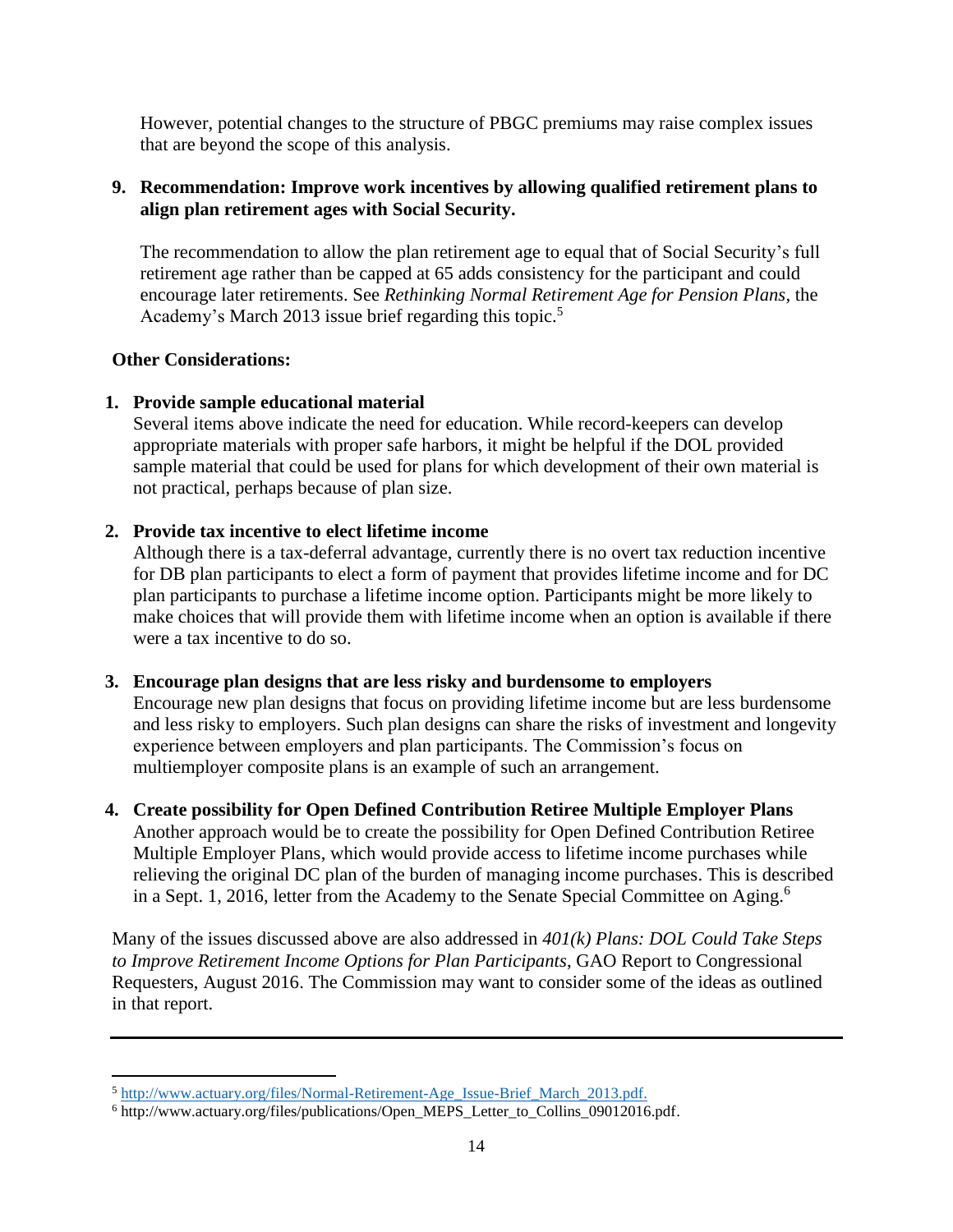#### **IV. Facilitate the Use of Home Equity for Retirement Consumption**

#### 1. **Recommendation: End subsidies that encourage the use of home equity for preretirement consumption.**

Limiting the deductibility of mortgage interest to only first mortgages on a primary home and a second home that is not rented out could discourage the use of home equity to fund preretirement consumption, which could preserve that equity for use in retirement. Discouraging home equity borrowing, however, could lead to reduced 401(k) or IRA savings, or a drawing down of balances, which would be counterproductive.

#### 2. **Recommendation: Strengthen programs that support and advise consumers on reverse mortgages.**

Reverse mortgage utilization is low despite promotion by lenders. The recommendation that the Federal Housing Administration (FHA) engage Treasury, DOL, PBGC, Social Security Administration (SSA), and CFPB to develop a strategic plan for how reverse mortgages can play the most appropriate role in retirement security would helpful. Having non-lenders provide consumer education to retirees would help ensure that they receive balanced and objective information.

Currently, the required financial counseling for prospective reverse mortgage users generally occurs after a decision has been made to take out the loan. The recommendation to broaden the counseling to all interested individuals would help increase awareness and understanding of reverse mortgages among individuals who do not have a financial adviser.

#### 3. **Recommendation: Establish a low-dollar reverse-mortgage pool for retired homeowners.**

The standard Home Equity Conversion Mortgage (HECM) has an upfront insurance fee of 2.50% of home value and ongoing annual charges of 1.25% of the loan balance. If the initial loan is less than 60% of home value, the upfront fee is reduced to 0.5% of home value. Both of these approaches are oriented to heavy reliance on loan proceeds. The BPC recommendation of a lower option, such as borrowing less than 30% of home value, for financing one-time expenditures may be a good way to encourage retirees to preserve home equity that can be used later in retirement. Because the insurer risk that the loan value will exceed home value is much lower with such a loan, the fee could be reduced substantially, which would provide further protection.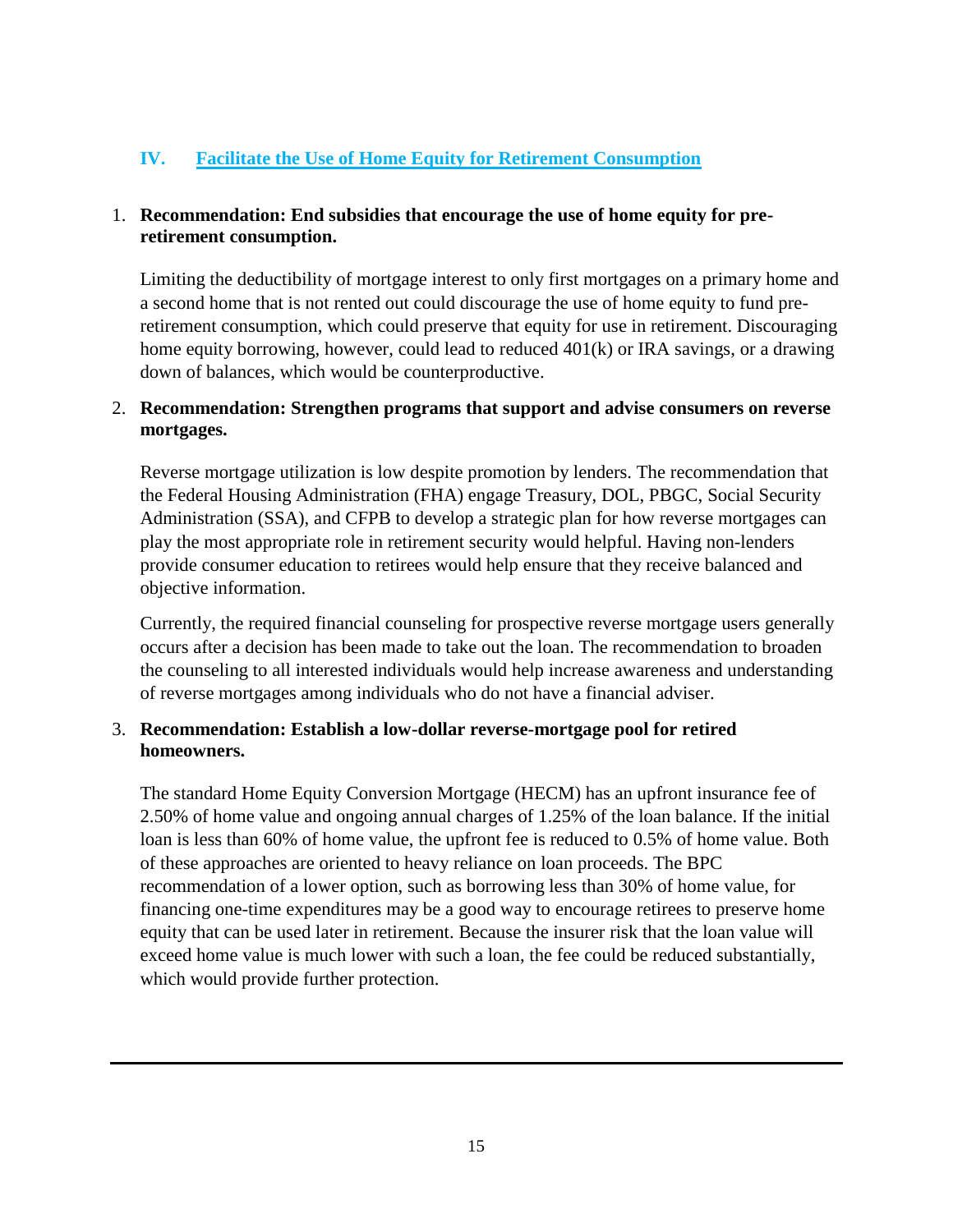#### **V. Improve Financial Capability Among All Americans**

#### **1. Recommendation: Implement the recommendations of the President's Advisory Council on Financial Capability.**

Financial matters are becoming more and more complex with time; this complexity has also created additional opportunities for financial opportunists to take advantage of poorly informed customers, especially among older individuals. The need to provide people with the skills to make smart financial choices is crucial. Education and skill training can come from many sources; libraries, community colleges, and employers are just a few. Though technology could be a good source, it also poses risks (e.g., security and data entry).

#### **2. Improve personal financial education in K-12 and Higher Education.**

It is never too soon to teach critical life skills such as financial literacy. There are many programs already available but there is no nationwide initiative to teach these skills in school. Financial education programs would be of greatest value if there were ageappropriate standardized courses taught by teachers with proper training. Providing financial education early in life has the potential to contribute to better long-term financial planning and ultimately better retirement security.

#### **3. Recommendation: Better communicate the advantages of claiming Social Security benefits later.**

Better communicating the advantages of claiming Social Security later is consistent with the need for better financial literacy. Care must be taken to ensure that individual circumstances are recognized and that unique situations are not ignored. Just as there are often benefits in waiting to claim Social Security, there are cases where this is not advisable for some people.

#### **4. Recommendation: Rename the Social Security claiming ages to provide more information about the benefits and consequences of claiming later vs. earlier.**

Behavioral economics has shown that naming conventions can change behavior. Accordingly, the recommendation to rename Social Security claiming ages could be expected to modify behavior, and could be used to encourage people to begin receiving their Social Security benefits later.

#### **5. Recommendation: Ensure that prospective applicants at Social Security field offices receive accurate information about claiming options.**

Accurate education and information about the multiple claiming and commencement options available from Social Security field office workers is beneficial. Ensuring that applicants at Social Security offices receive accurate information about options can improve decision-making.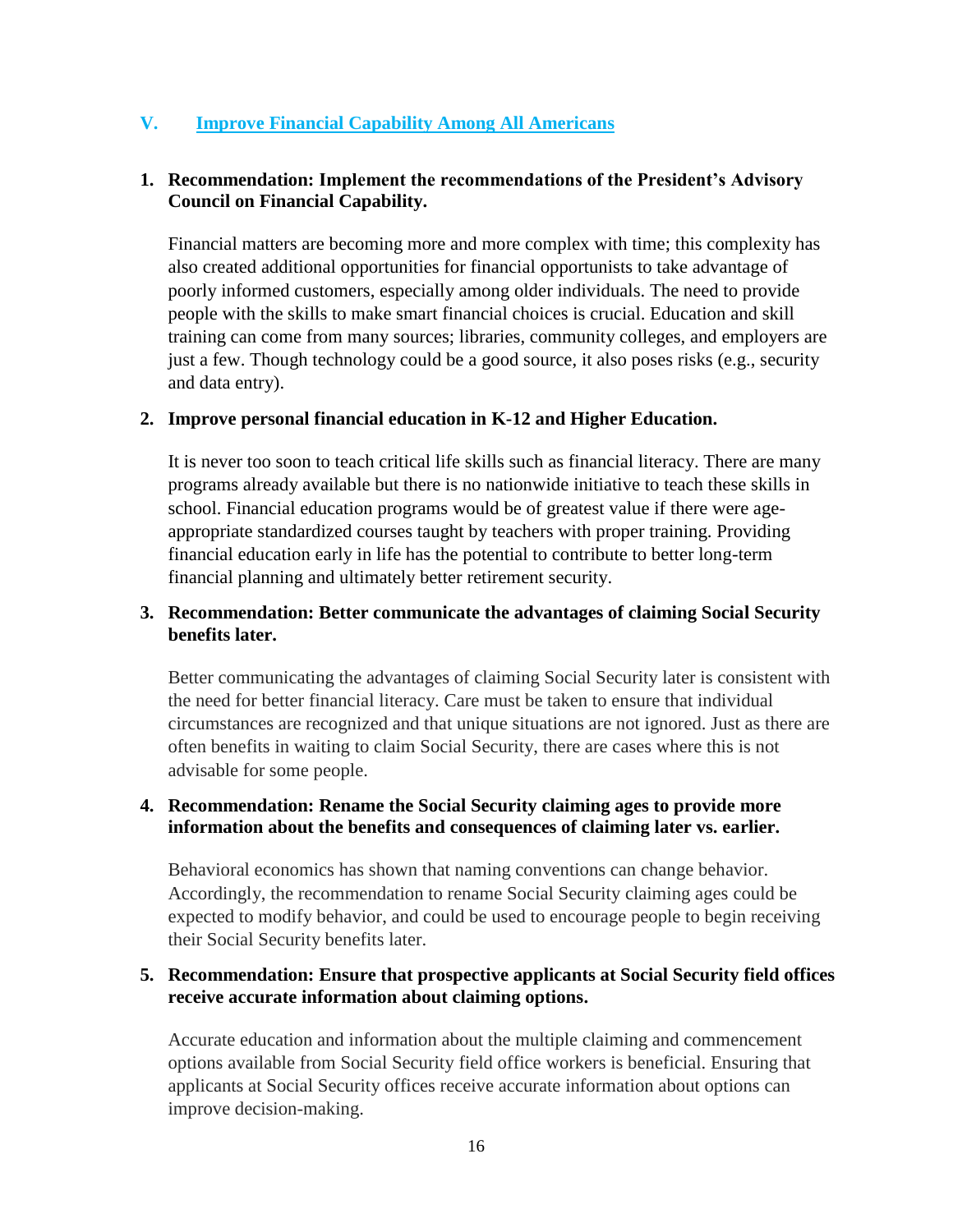**6. Recommendation: Rename the Retirement Earnings Test (RET) and effectively communicate its purpose to working Americans who have claimed Social Security benefits.**

Naming conventions that accurately depict the purpose and intent of each component of Social Security, including the earning test, can improve understanding and decisionmaking.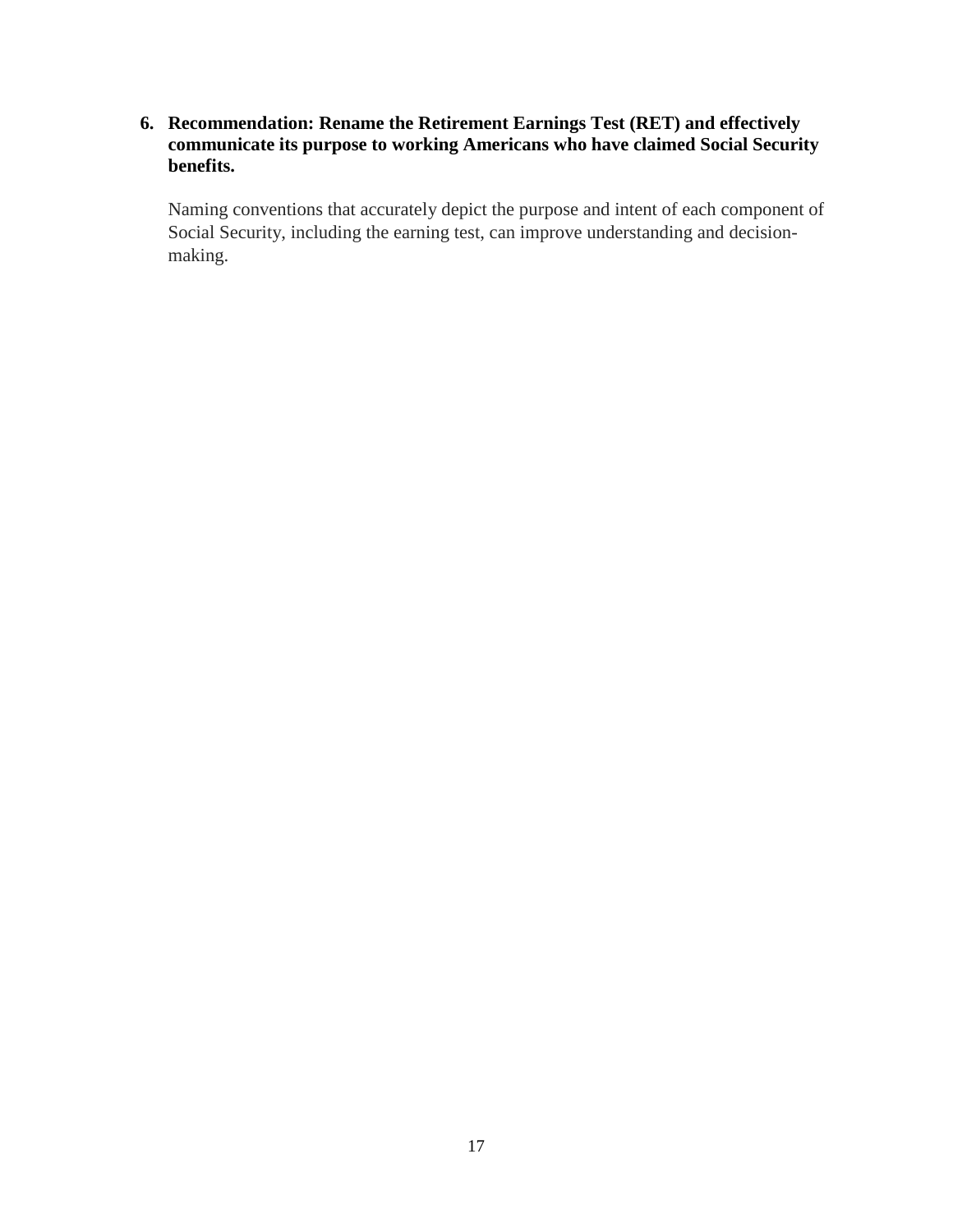#### **VI. Strengthen Social Security's Finances and Modernize the Program**

The comments from our review of the recommendations in this section contain three primary themes:

- Recognizing the balance between (a) the features of Social Security that pay benefits to participants in proportion to the contributions received on their behalf (*individual equity*), and (b) the poverty reduction features of Social Security that distribute resources to participants with greater need (*social adequacy*);
- Striving to make the system as simple and easily understood as possible; and
- Ensuring meaningful and worthwhile reform while avoiding immaterial tinkering.

Acknowledging that the scheduled benefits in the Social Security System are not contractually guaranteed, the BPC proposal has been developed in relation to the benefits that the system is currently projected to have sufficient funds to actually pay. Additionally, like the current program, the BPC proposal does not directly address the possibility that the program could fall out of balance in the future.

We are not commenting on the long-term sustainability of the program as a result of the combined recommendations, but want to recognize the analysis completed by the Social Security, Office of the Chief Actuary (OACT), capturing the financial impact of the BPC recommendations that we have relied on for purposes of commenting on the cost of the various proposed provisions.

#### **1. Recommendation: Increase the progressivity of the benefit formula.**

According to the OACT analysis, this recommendation would offer cost savings and continue to provide substantial replacement of low earnings. This would also result in a shift away from the individual equity characteristics of the program and toward the poverty reduction characteristics, and would add complexity to the system.

Low-wage workers have lower savings rates and lower participation rates in employersponsored retirement plans in comparison to higher-wage workers. The existing poverty reduction characteristics of Social Security serve to at least partially mitigate this disparity in retirement income. Presumably this recommendation is founded in the belief that additional anti-poverty measures are needed to ensure that low-income workers have adequate retirement income. While Social Security may provide a convenient and efficient vehicle for achieving this objective, consideration should be given to how increasing the anti-poverty characteristics of the program may change how it generally is perceived by the public and by policymakers..

#### **2. Recommendation: Apply the benefit formula annually to earnings to more evenly reward continued work.**

As with the first proposal, this recommendation would also apparently result in cost savings. Additionally this recommendation would reward consistent and continued working patterns.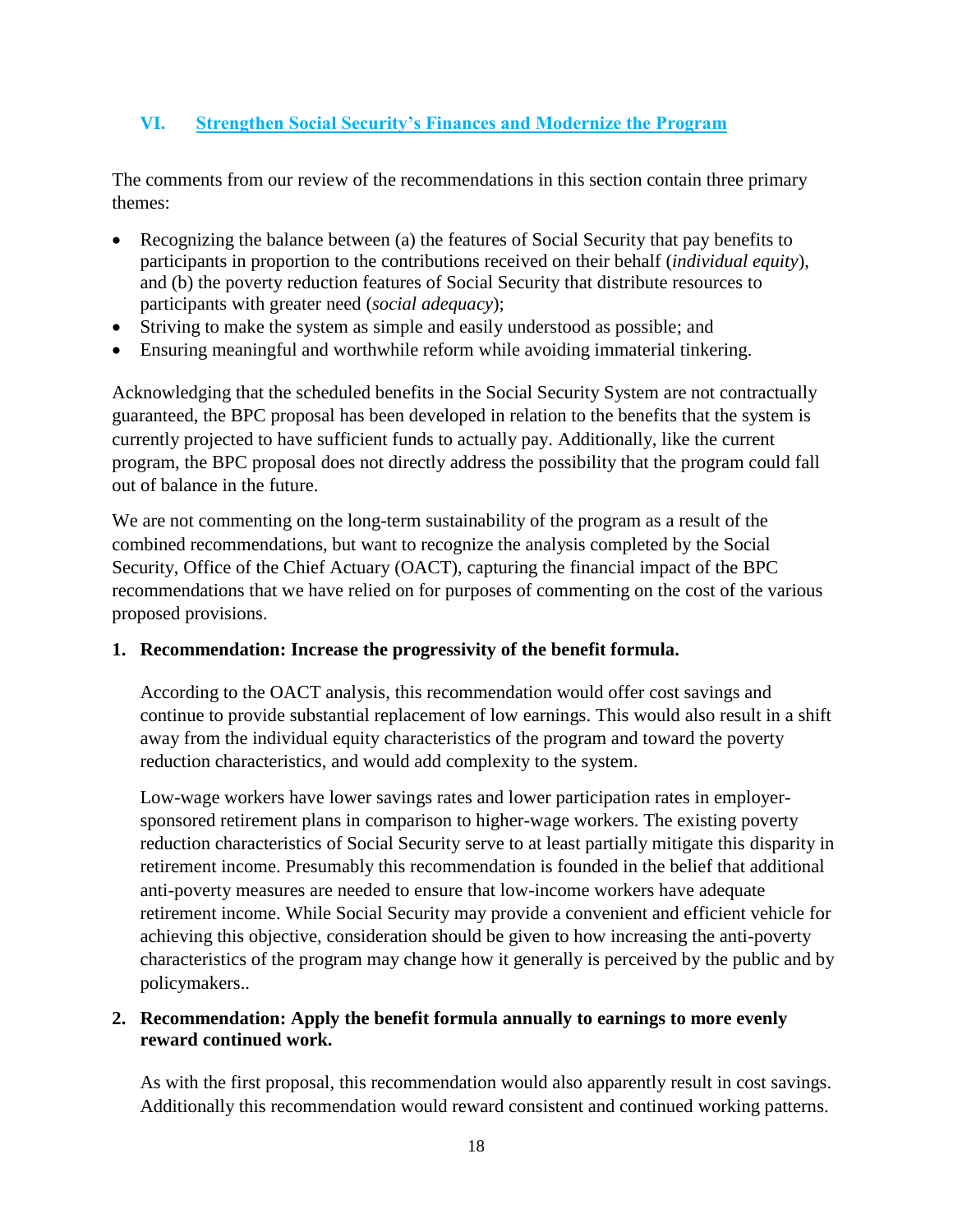This recommendation may decrease the benefits payable to individuals who have faced financial hardships (child care, elder care, unemployment), significantly increases complexity, and may have unintended consequences for workers with highly variable incomes.

This recommendation would reduce the benefits of workers whose covered income varies significantly over the course of their careers, in particular those with extended periods in which no wages are earned. As the Report notes, there are many reasons why periods that lack Social Security earnings do not necessarily indicate a lack of financial resources. We note, however, that while some workers may voluntarily leave the workforce or choose to work for less income, there are also many instances where such actions are involuntary and the cause of financial hardship. In cases where the periods of diminished or zero earning are involuntary, this provision may reduce retirement benefits for workers who have already faced financial misfortune during their working years.

#### **3. Recommendation: Establish a basic minimum benefit to enhance Social Security for beneficiaries with low incomes.**

The proposal would provide enhanced poverty reduction and strengthen financial security for the low-income elderly. These outcomes would be achieved by shifting Social Security away from individual equity toward a poverty reduction program.

While Social Security already has an anti-poverty component that is inherent in the basic benefit formula, this proposal would introduce an entirely new anti-poverty component into the program. It may be worth considering whether the goals of this proposal could alternatively be achieved by expanding SSI benefits to provide the desired minimum benefit. The proposed minimum benefit is purely an anti-poverty measure, and it could be provided through existing programs that share this characteristic, which could enhance the transparency of the system. SSI is already entirely an anti-poverty program that is funded by general government revenues, so adding the minimum basic benefit concept to SSI would not change the nature of the program in the way that it would change Social Security.

Furthermore, changes to the "basic" Social Security benefit may have an impact on other federal programs (e.g., Medicare and Medicaid) regarding, for example, eligibility and benefit level calculations. The evaluation of any minimum retirement benefit provisions should consider these other programs.

#### **4. Recommendation: Index the retirement age to longevity to reflect ongoing increases in average life expectancy.**

The American Academy of Actuaries has supported an increase in the retirement age in recognition that demographic problems demand demographic solutions.<sup>7</sup> A logical response to the higher retirement costs associated with increased longevity may be to require a longer working career in order to receive a particular benefit level. This option would also maintain

 $\overline{\phantom{a}}$ 

<sup>7</sup> See https://www.actuary.org/files/publications/statement\_board\_aug08%20(5).pdf.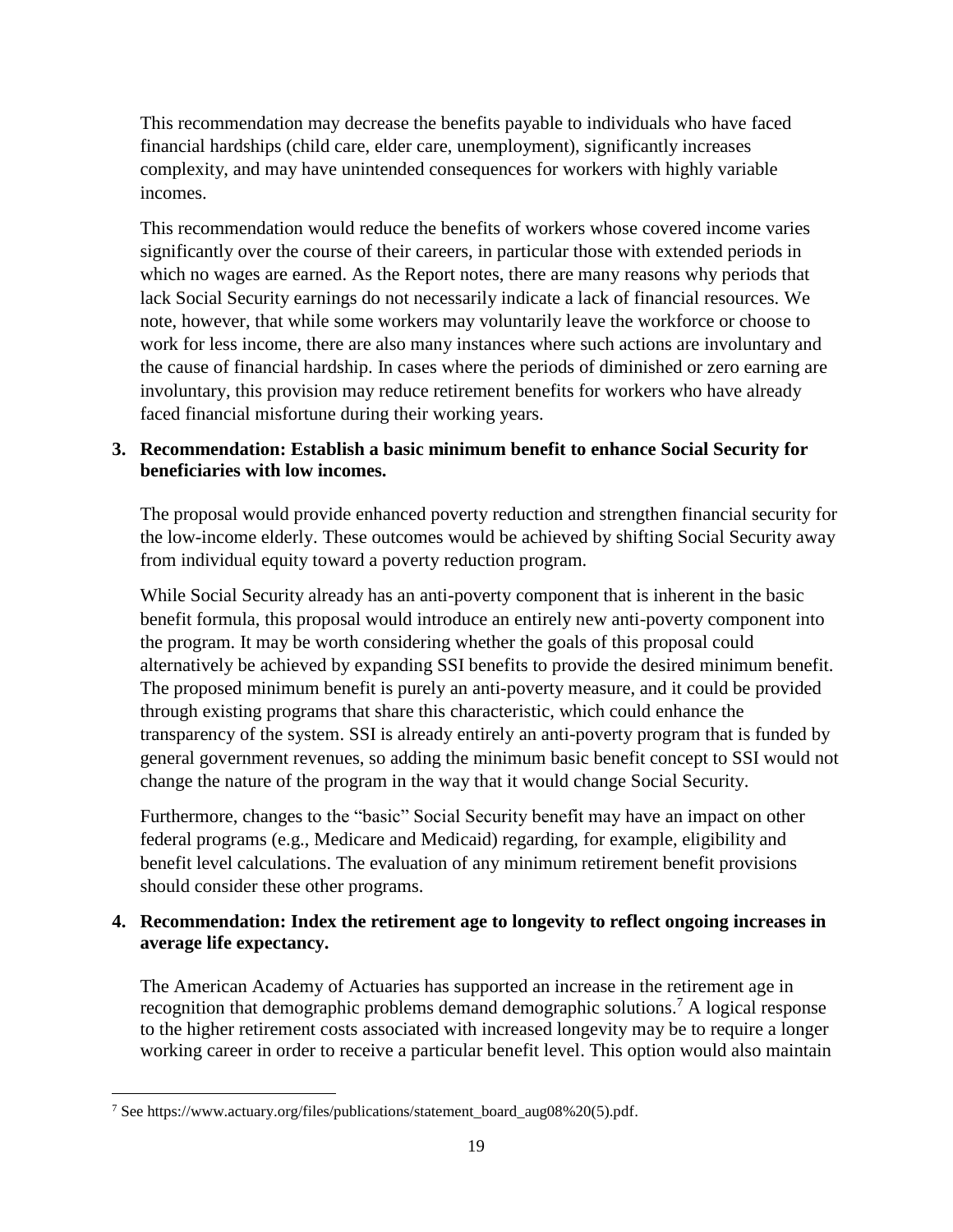the program's current position on the individual equity / social adequacy spectrum. Those in physically demanding careers that prevent longer working periods may bear a disproportionate share of the burden, and this proposal might not be consistent with the changing needs of the general labor market.

One possible mechanism for addressing concerns related to workers in physically demanding fields is to add a Social Security occupational disability benefit with less stringent eligibility requirements than the current disability benefit and with benefits between the current disability and old age benefits. Changing disability provisions, however, must be carefully studied to avoid unintended consequences, such as a sudden increase in disability claims that may not be warranted.

#### **5. Recommendation: Use a more accurate measure of inflation for Social Security's costof-living adjustments and for indexing parameters within the tax code.**

This recommendation would entail a small, gradual reduction in benefits for all beneficiaries, which over time could result in increases in poverty, especially for low-benefit retirees. There are alternative views about the proper measure of inflation for retirement benefits, for example the CPI-E, which specifically looks to measure inflation for the elderly. Careful consideration of the cost savings relative to the impact on vulnerable retirees and public perception challenges may need further consideration.

#### **6. Recommendation: Cap and re-index the spousal benefit.**

This recommendation reduces spousal benefits of the primary Social Security benefit recipient if that individual is in the top 25% of Social Security beneficiaries based upon benefits being paid. An arbitrary cutoff like 25% could have unintended consequences with respect to spouses that had child-raising or caregiving demands. While this proposal targets survivor benefits payable to individuals who did not need to work due to high-earning spouses, it may also adversely impact some less-affluent individuals who were out of the workforce due to dependent care responsibilities, or were engaged in full employment in lower-earning occupations. More information may be needed to clarify whether this approach is the optimal way to achieve savings.

#### **7. Recommendation: Enhance survivor benefits to help widows and widowers maintain their standard of living.**

This recommendation could help protect elderly survivors who are particularly at risk of becoming impoverished.

Under current law, couples where both individuals earned roughly equal Social Security benefits typically experience a larger decrease in benefits following the death of a spouse compared to couples where there was a primary earner. The proposal would narrow this gap by increasing the reduction that occurs when a primary earner dies, and decreasing the reduction that occurs when an equal-earning spouse dies. However, two-earner couples are not necessarily worse off after the first spouse's death than one-earner couples, as the greater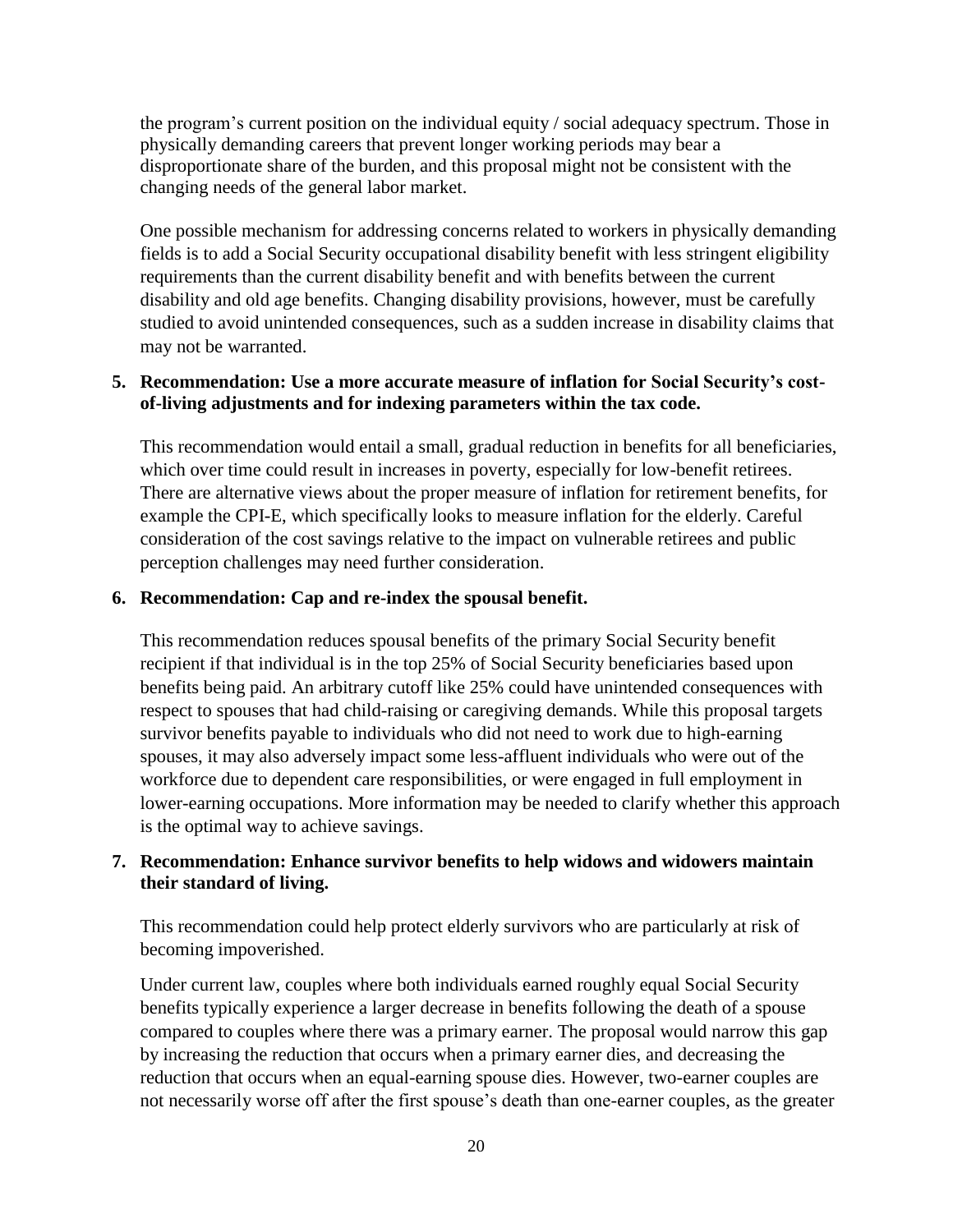percentage reduction in their benefit may result from a higher joint benefit before the first death.

This recommendation could result in a wide variety of outcomes for households depending on their individual circumstances, and could have complex interactions with other related proposals such as Recommendation 6. Detailed analysis may be necessary to ensure that vulnerable survivors are not adversely impacted and that the enhanced survivor benefits go primarily to individuals in need of protection. Additionally, there may be simpler or more cost-effective ways to address the financial challenges facing surviving spouses.

#### **8. Recommendation: Reinstate benefits for college-aged children of deceased beneficiaries and certain other Social Security beneficiaries.**

This recommendation appears to be consistent with other federal legislation (e.g., the Affordable Care Act [ACA] coverage to 26) and may encourage continued education and overall economic development. However, it may have unintended consequences such as affecting scholarships to college-aged children. An alternative approach might be to allow payments up to age 19 so that high school students are less likely to age out of the benefit prior to graduation. In contrast with many of the other proposals, this change could be regressive as higher-earning families may be more likely to have children attend college and benefit from this provision.

#### **9. Recommendation: Raise the maximum taxable earnings level.**

This recommendation appears frequently in bipartisan proposals and could improve the financial condition of the Social Security program. One concern with this proposal is that it may encourage shifts from covered earnings to non-covered earnings.

This approach is favored by many stakeholders, because it only impacts a small percentage of the workforce and would help solve the program's financial problems. This measure represents a revenue increase option for Social Security reform that is not, per se, a direct tax increase. Following a near-term increase in the wage base, the proposal attempts to recapture additional earnings over time by indexing the wage base in accordance with increases in the national average wage plus 0.5%. However, the recommendation does not contain any measures to ensure that a return to taxing a specific percentage of earnings (like the goal of covering 90% of earnings from the 1983 reforms) is reached and not exceeded.

#### **10. Recommendation: Gradually increase the payroll tax rate by 1 percentage point.**

We note that in contrast with many of the other proposed provisions that would make the system more progressive, this proposal would apply a uniform tax increase to all earnings under the wage base.

The gradual increase proposed in the recommendation would allow time for employees to adjust to the change, as they would not see an immediate 1% decrease in take-home pay. Consideration could be given to providing that cumulative increases in the tax rate will not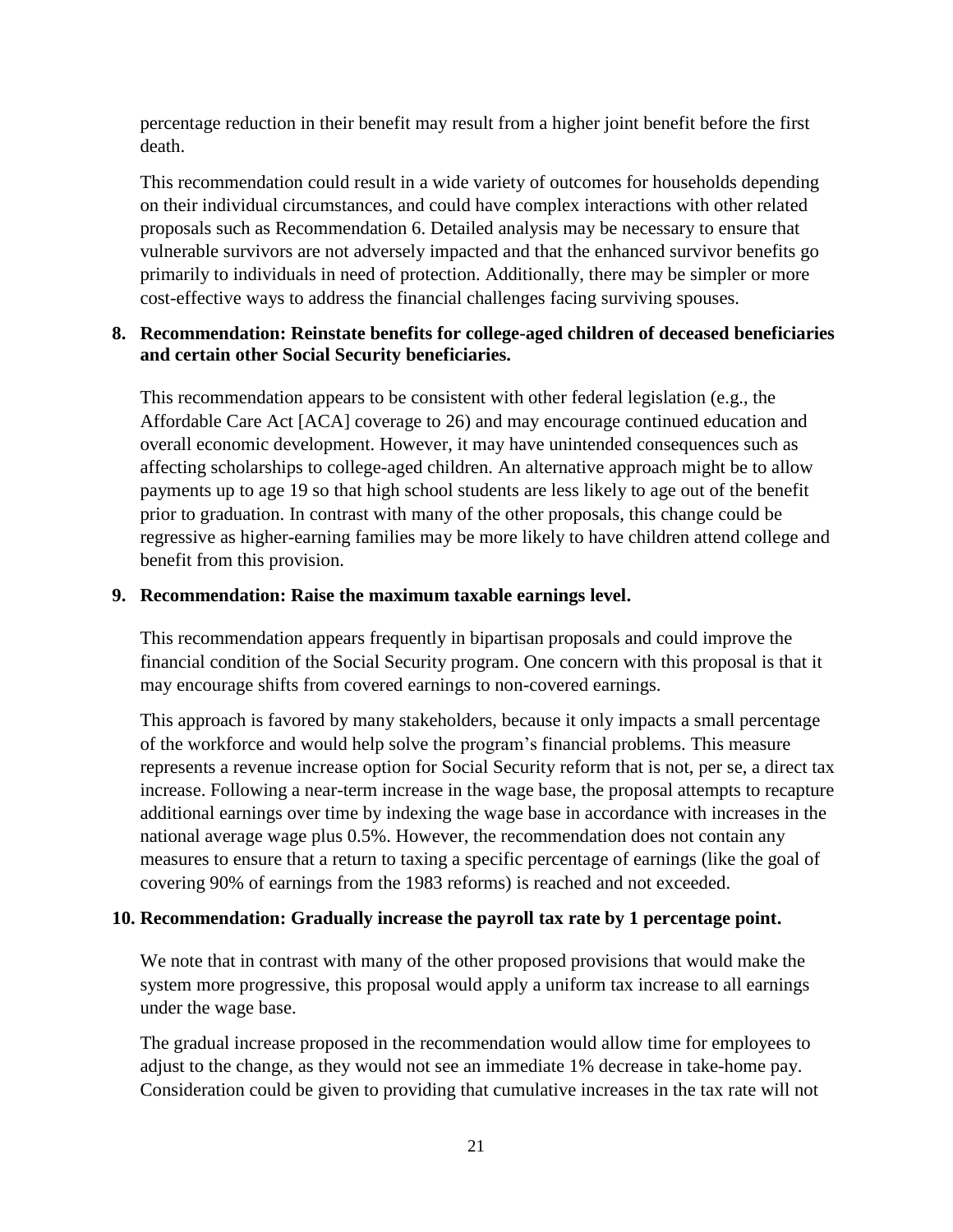exceed one-tenth of the cumulative percentage increase in the National Average Wage from the year prior to the year the tax increase first becomes effective. This modification would help ensure that the increases are delayed during recessions.

#### **11. Recommendation: Increase taxes on benefits of high-income beneficiaries.**

This is another recommendation that appears frequently in bipartisan proposals and delivers cost savings. It is not expected to incur unintended consequences with other federal programs. As with several other recommendations, it represents a shift in the balance between individual equity and poverty reduction objectives. Similar to the proposal to raise the taxable wage base, an unintended consequence may be an incentive for employees to shift earnings to non-covered classes of compensation.

#### **12. Recommendation: Replace the windfall elimination provision (WEP) and government pension offset (GPO) with a pro-rated benefit for workers with non-covered earnings.**

This is another recommendation that frequently appears in bipartisan proposals and delivers cost savings, though the cost savings are expected to be small. It is also not expected to incur unintended consequences with other federal programs.

This recommendation is generally regarded as consistent with the purposes of matching program realities with intentions. However, there are many varied considerations when actual implementation occurs. One could easily consider it prohibitively complex. However, the WEP itself is already relatively complex.

#### **13. Recommendation: Improve the Disability Insurance (DI) program and address the impending depletion of the DI Trust Fund.**

Any changes made to the Disability Insurance program may take on greater significance if the retirement age continues to rise. The financial gains may be very small relative to the administrative complexity, and there is a lack of understanding of many aspects of Social Security disability already.

This recommendation includes a variety of administrative measures, such as improving initial determination, appeals and continuing review processes, and work incentive and return-towork programs. OACT, in its analysis of the BPC proposal, did not evaluate this recommendation. While improvements in program administration are certainly worth pursuing, it is unlikely that significant cost saving will be realized. Consideration of the marginal return on these efforts appears warranted.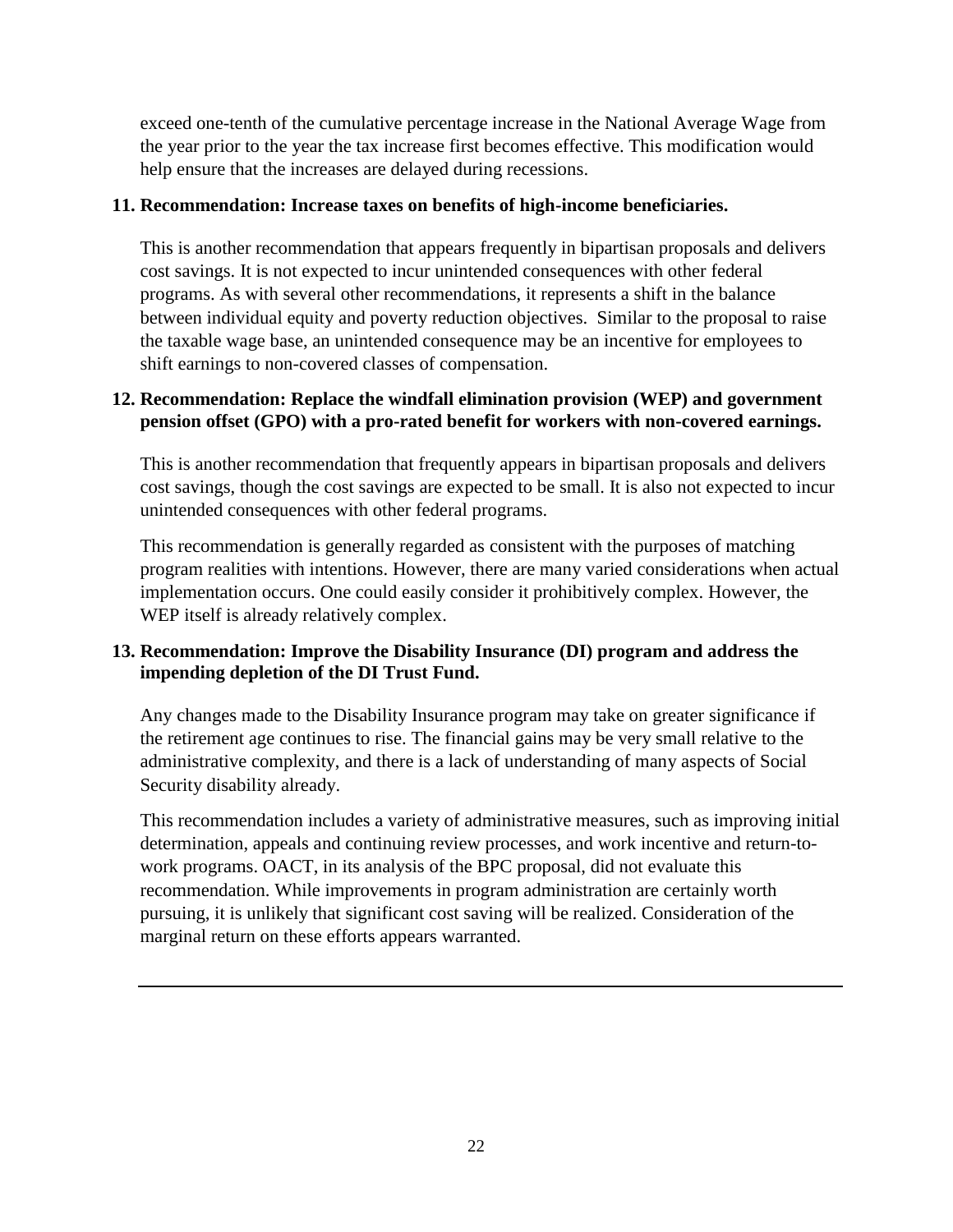#### \*\*\*\*\*\*\*\*\*\*\*\*\*\*\*\*\*\*\*

The Academy commends the Bipartisan Policy Commission for taking a comprehensive view of the U.S. retirement system and developing a list of realistic recommendations aimed to improve the retirement security for many individuals. Our comments are meant to raise additional considerations (both strengths and weaknesses) beyond the Report's recommendations.

A holistic U.S. retirement policy would allow changes to be measured against policy objectives. There are a number of stakeholders providing excellent research and perspectives that help address retirement security for the U.S. population, but there appear to be no guiding principles or direction from which these efforts could be coordinated.

The Academy's Pension Practice Council input reflects the collective knowledge of many of our members who bring a wealth of experience to helping employers and individuals address retirement needs. Our actuarial knowledge places us at a strong vantage point to provide perspectives not only on current policies and programs, but on viable solutions. These comments represent input from our Social Security Committee, Lifetime Income Risk Task Force, and Retirement System Assessment and Policy Committee.

We welcome the opportunity to discuss our comments and additional considerations with the BPC and/or Commission with a goal of further strengthening the recommendations set forth in the Report. Please contact Monica Konaté, the Academy's pension policy analyst [\(konate@actuary.org; 202-223-7](mailto:konate@actuary.org;%20202-223-)868), if you have any questions.

Respectfully submitted,

Noel Abkemeier, MAAA, FSA Tonya Manning, MAAA, FSA, EA Co-chairpersons, Lifetime Income Risk Joint Task Force American Academy of Actuaries

Eric A. Keener MAAA, FSA, FCA, EA Chairperson, Retirement System Assessment and Policy Committee American Academy of Actuaries

Janet Barr, MAAA, ASA Chairperson, Social Security Committee American Academy of Actuaries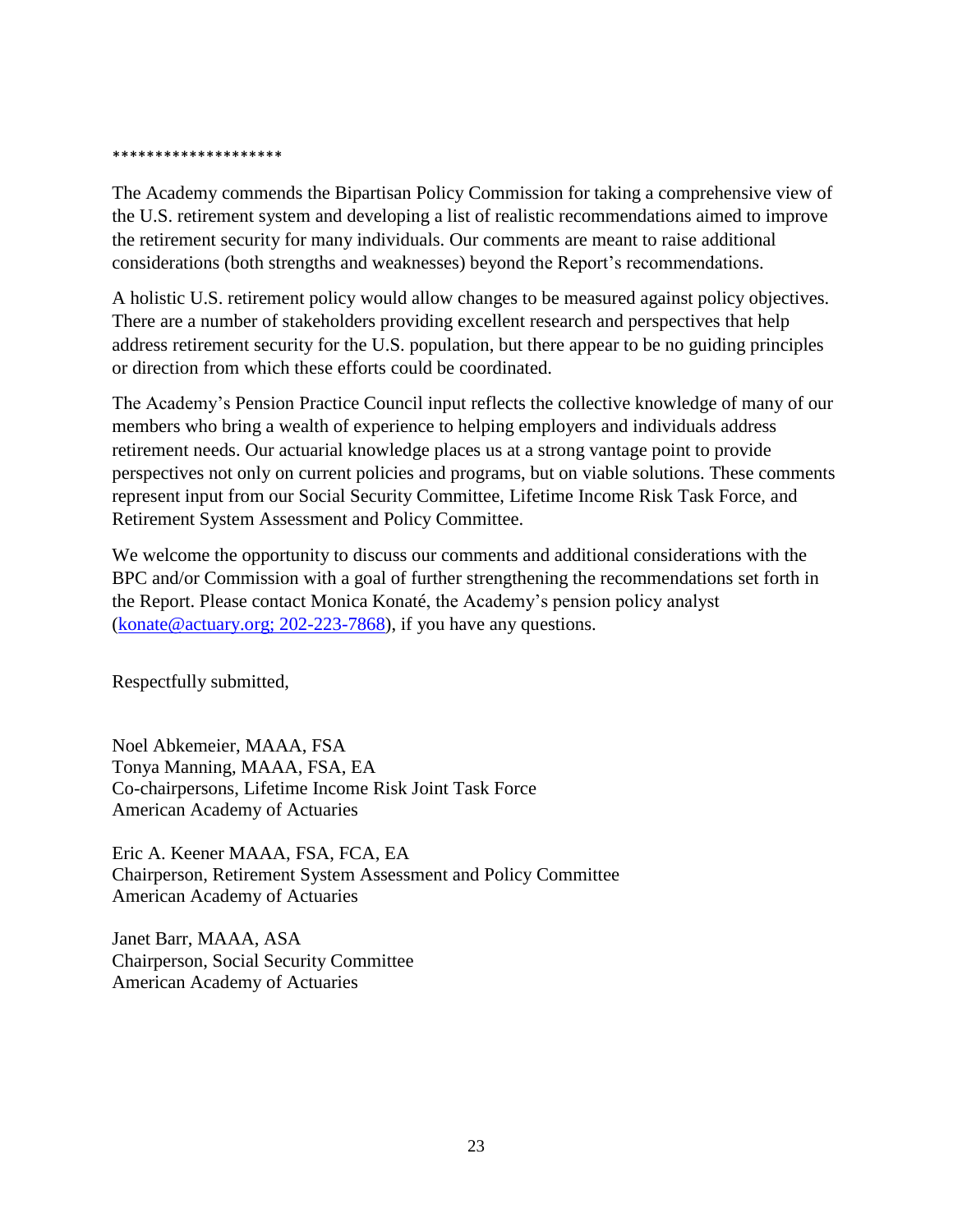# **Appendix: AGESAssessment on Retirement Security Plans**

The creation of new multiple employer Retirement Security Plans would allow employers with fewer than 500 employees to transfer most responsibilities for operating a retirement savings plan to a third-party expert, while still maintaining strong employee protections under ERISA. The Retirement Security Plans would be different from existing multiple employer plans (MEPs), because the "commonality requirement" would be waived, enabling more small employers to band together and participate in these new Retirement Security Plans.

Employers adopting a Retirement Security Plan would have to cover all full-time employees over the age of 21 with at least three months of service, though more liberal participation requirements could be used. The employers would be responsible for enrolling their employees during an annual open-enrollment period and forwarding data and contributions to the provider.

Under the proposal, there would be a new certification board established by the departments of Labor and the Treasury. The board would certify the providers and organizers of Retirement Security Plans. The providers and sponsors would be fiduciaries, while employers would have no fiduciary responsibilities for selecting or monitoring the plan provider as long as the provider is certified. The certification board would certify Retirement Security Plans in accordance with published criteria and establish appropriate procedures for their operations. The board would give preference to Retirement Security Plan providers that include retirement income features. The Retirement Security Plan provider could use a safe-harbor plan design that would avoid nondiscrimination and top-heavy testing.

Note: As noted in the asterisked comments below, there are some critical issues that require more details before a full AGES assessment, with corresponding grades, can be completed. This draft assessment is intended to help identify these areas and spur additional discussion with the Academy's Pension Practice Council.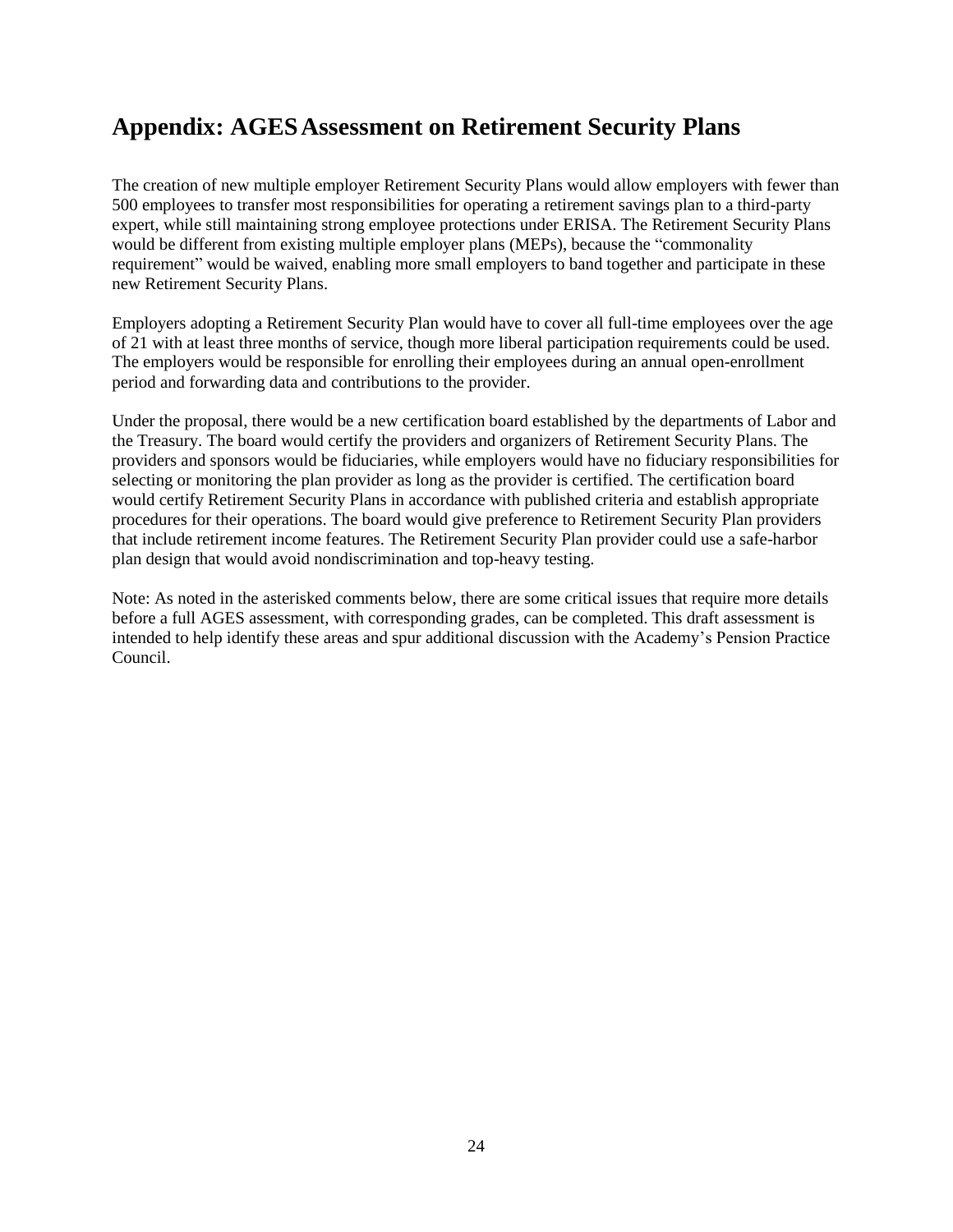# **Alignment**

### **Description**

- Aligns each stakeholder's role with their skills.
- Redefines employer's role by placing responsibility for important roles with those appropriate entities.
- Helps individuals by structuring their choices to be well-defined and enhance good decision-making.
- Develops systemic ways to enhance financial security through appropriate levels of laws and regulations.

## **Application of Principles**

+ Employer only required to adopt plan, enroll employees, withhold contributions, and forward data and contributions to the provider.

+ Administered by professional third-party provider with no employer fiduciary, compliance, or ongoing administrative requirements.

+ Entities handling participant funds would be restricted to insured organizations, including banks, credit unions, insurance companies, and broker-dealers.

+ Investments managed professionally, with use of default to QDIA.

+ Could use default employee contributions or safe harbor plan design to avoid nondiscrimination testing and top-heavy testing.

\* Many design elements left to the organizer and providers, such as automatic enrollment, automatic escalation, and lifetime income elements.

- Not available to larger employers.

- Even with auto features, plan design still allows for less desirable decisions by individuals. Plan participants may not have sufficient knowledge to understand what contribution levels are needed to achieve their individual objectives nor how investment risk impacts the likelihood of achieving those objectives.

- Employees must make decisions on how to draw down assets during retirement, a complex issue they may not be adequately equipped to address.

#### **Legend**

**(+)** feature meets principles

**(-)** feature does not meet principles

**(\*)** feature where there is not enough information to determine impact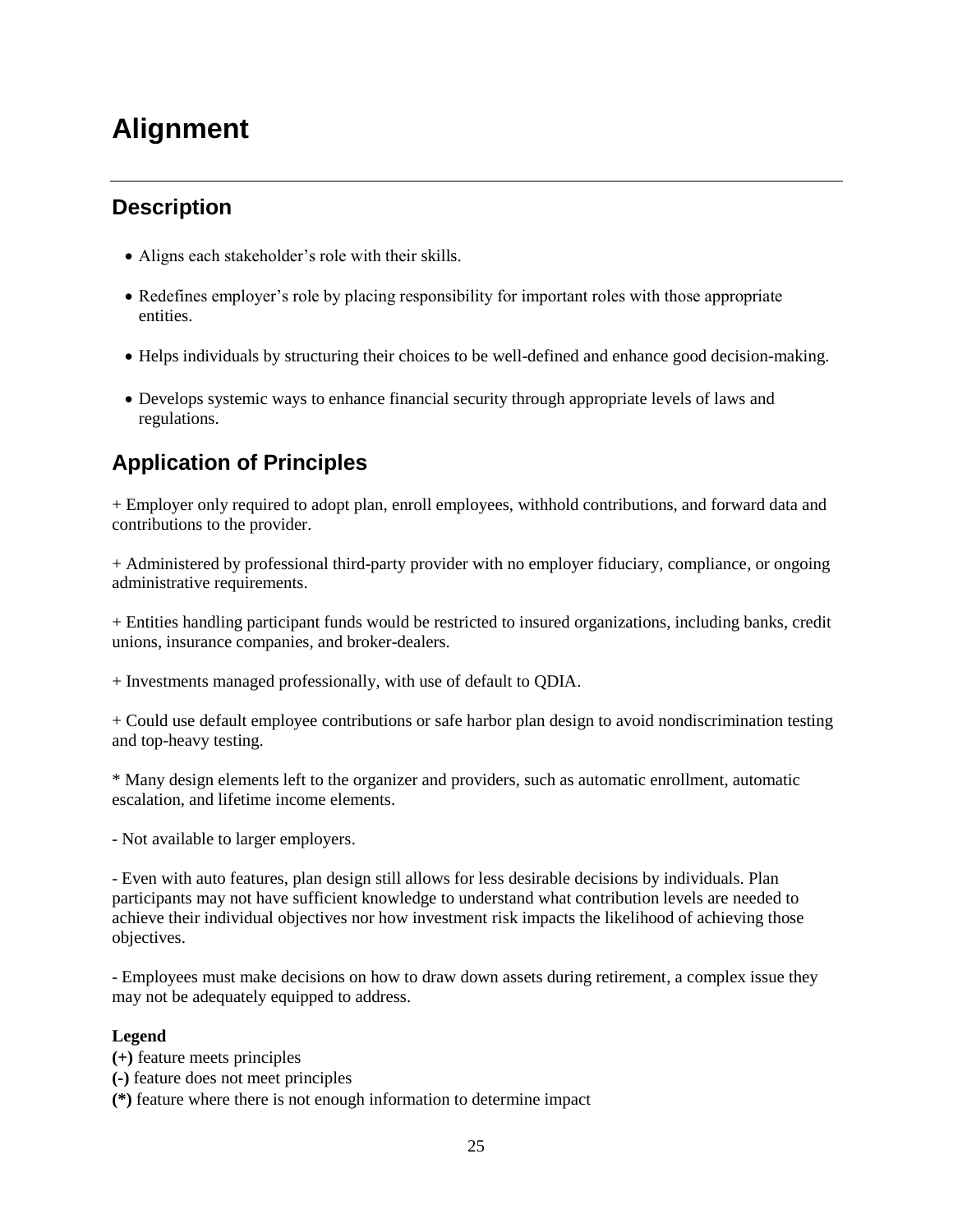# **Governance**

### **Description**

- Clearly defines roles and responsibilities, and acts in accordance with them.
- Reduces real and potential conflicts of interest.
- Recognizes and manages competing needs.
- Staffs boards with financial and other professionals who possess relevant expertise.

### **Application of Principles**

+ Plan sponsor is considered a fiduciary, and plans and participants are covered by ERISA.

+ Plan organizers would be subject to oversight by a certification board established by the departments of Labor and the Treasury, and would be required to be certified and recertified periodically. Certification criteria will be published, making the process transparent.

+ Investments are professionally managed, and providers handling funds are restricted to insured organizations—e.g., banks, credit unions, insurance companies, and broker-dealers.

+ Basic plan information to be published, including plan design, investment options, and plan-wide fees, making the process transparent, consistent with other qualified plans.

\* Organizers could also be providers, potentially introducing conflicts of interest.

\* Board to give preference to plans that include retirement-income features; while retirement income features are desirable, more detail would be needed to assess the effectiveness of this provision.

\* Unclear how/whether Board would receive input from participating employers and employees.

- Would require establishment of a new governance body, potentially complicating implementation and administration.

#### **Legend**

- **(+)** feature meets principles
- **(-)** feature does not meet principles

**(\*)** feature where there is not enough information to determine impact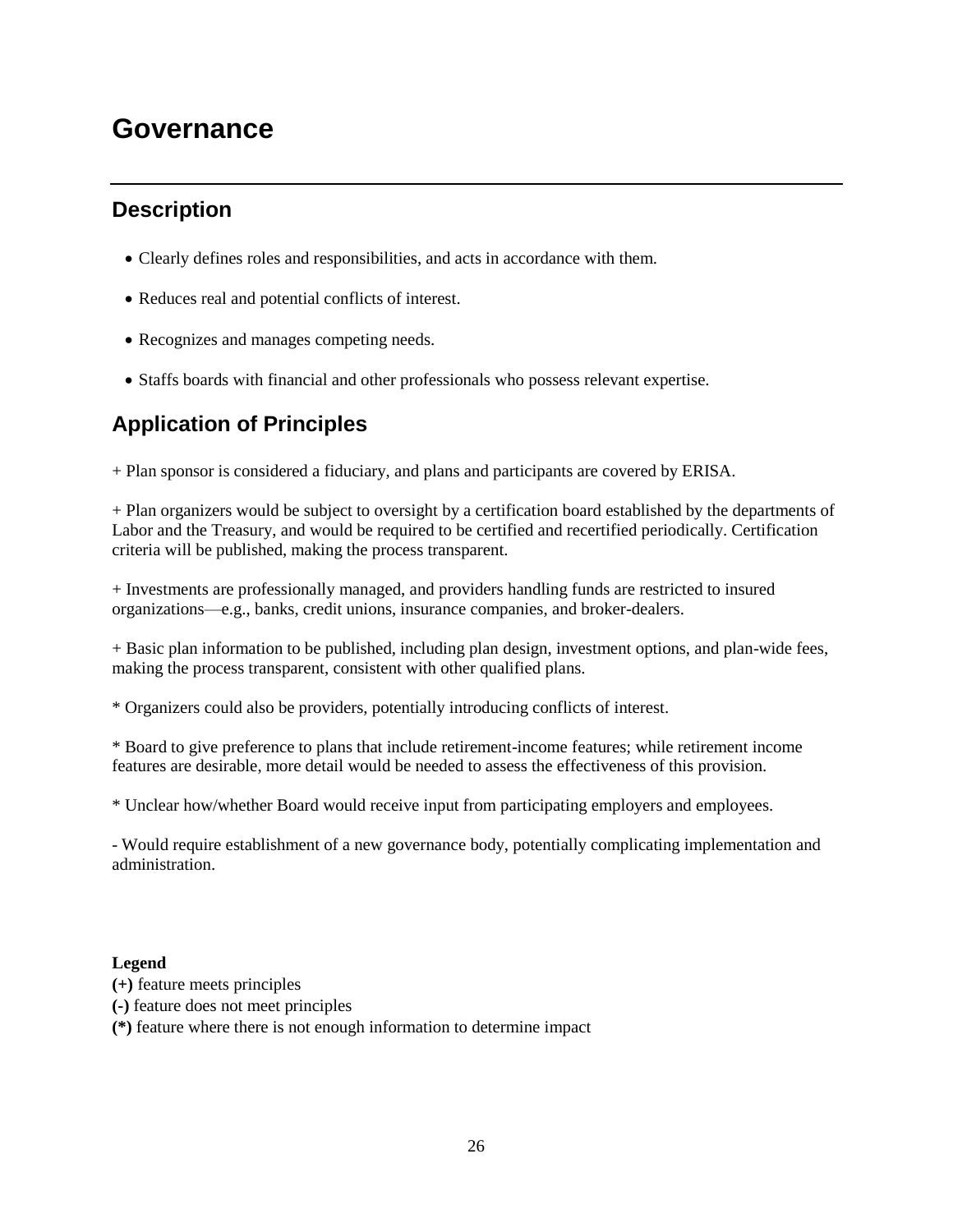# **Efficiency**

### **Description**

- Allows smaller plans to group together, with standard and transparent fees to lower plan costs.
- Provides consistent opportunities to accumulate assets during working lifetime to enhance participation and coverage.
- Minimizes leakage for non-retirement benefits during accumulation and payout phases.
- Encourages pooling and effective risk sharing so funds can provide lifetime income.
- Incents narrowing the variability of benefits by fostering risk hedging and allowing for pricing benefits and guarantees.

## **Application of Principles**

- + Pooled funds provide for availability of institutional pricing.
- + Lower administrative costs.
- + Subject to ERISA, except waives multiple employer plan (MEP) commonality rule.
- + Allows auto-enrollment, auto-escalation.
- \* Organizer and provider determine plan features and whether or not there is a lifetime income option.
- \* Unclear about access to funds prior to retirement.
- \* Unclear how/whether investments would be portable in the event a participant changes plans.

\* Unclear how lifetime income options would be priced—e.g., purchased from insurance companies to reflect current market conditions and life expectancies.

#### **Legend**

- **(+)** feature meets principles
- **(-)** feature does not meet principles
- **(\*)** feature where there is not enough information to determine impact